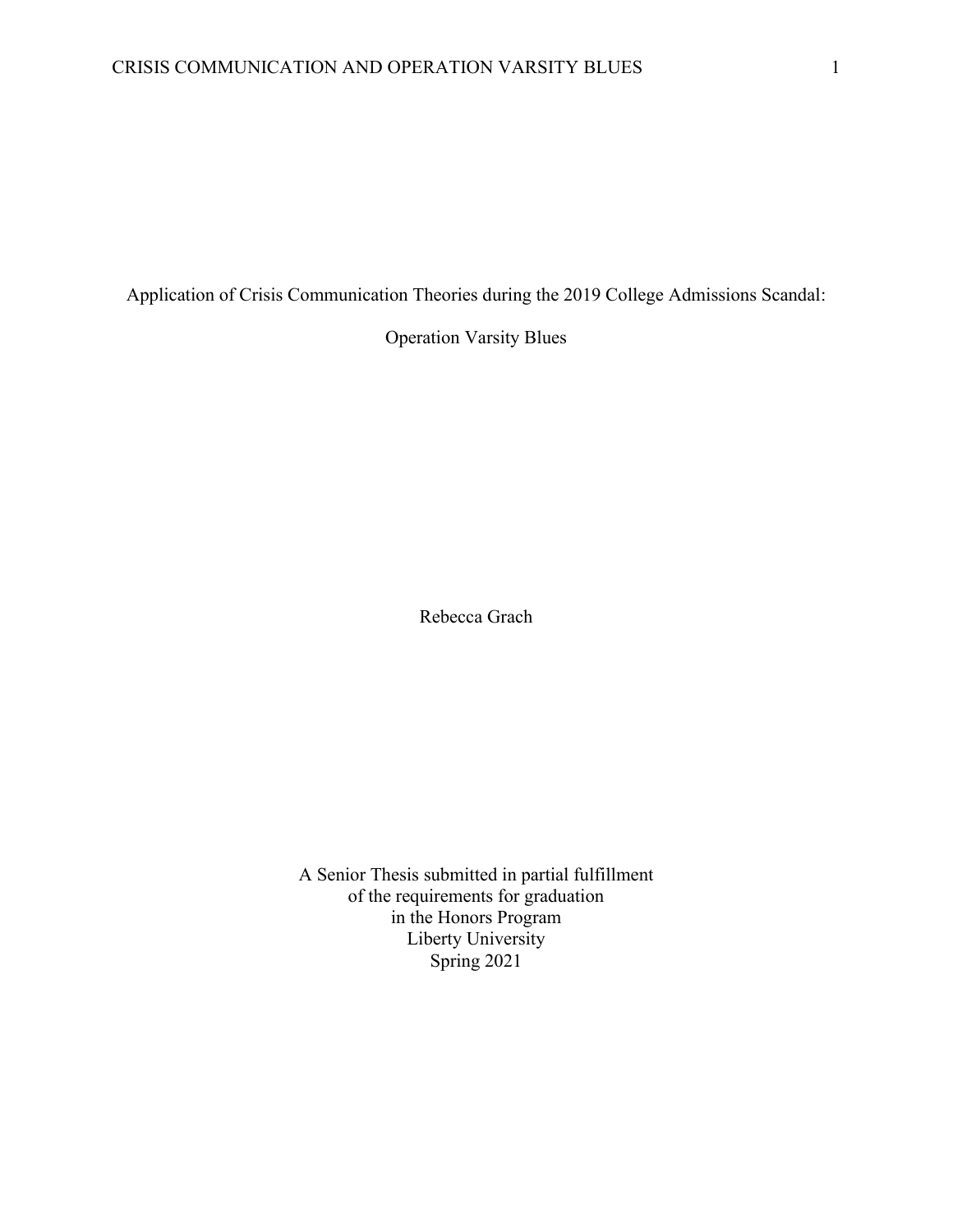Acceptance of Senior Honors Thesis

This Senior Honors Thesis is accepted in partial fulfillment of the requirements for graduation from the Honors Program of Liberty University.

> Clark Greer, Ph.D. Thesis Chair

**\_\_\_\_\_\_\_\_\_\_\_\_\_\_\_\_\_\_\_\_\_\_\_\_\_\_\_\_\_\_**

Marie Mallory, Ph.D. Committee Member

**\_\_\_\_\_\_\_\_\_\_\_\_\_\_\_\_\_\_\_\_\_\_\_\_\_\_\_\_\_\_**

James H. Nutter, D.A. Honors Director

**\_\_\_\_\_\_\_\_\_\_\_\_\_\_\_\_\_\_\_\_\_\_\_\_\_\_\_\_\_\_**

**\_\_\_\_\_\_\_\_\_\_\_\_\_\_\_\_\_\_\_\_\_\_\_\_\_\_\_\_\_\_** Date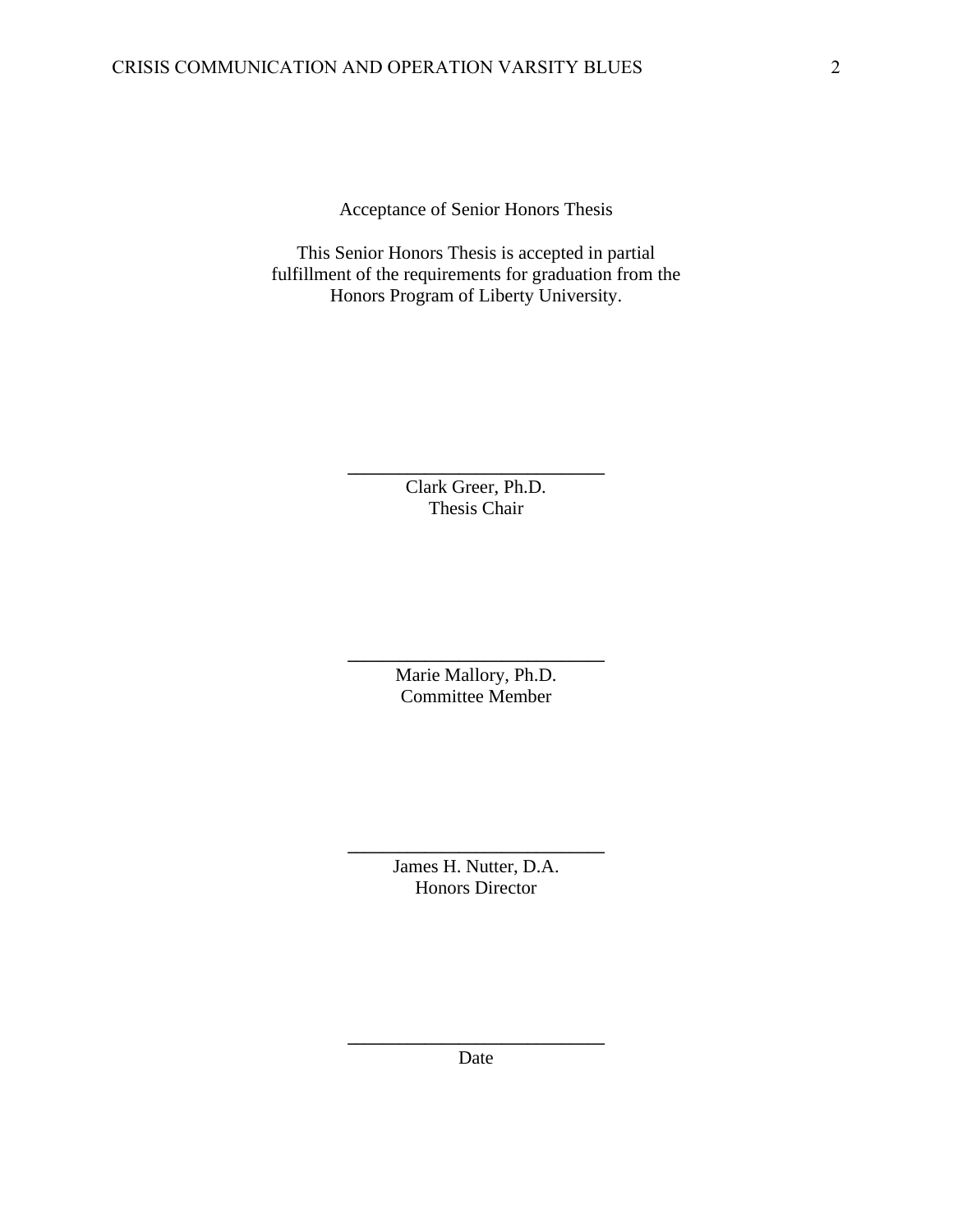#### **Abstract**

Operation Varsity Blues was a federal investigation in 2019 that discovered an enormous college admissions scandal, where wealthy parents were paying to have someone bribe school officials or coaches with the end goal of having their child accepted into an elite university. As the investigation was released, each of the eight universities involved sent out press releases that explained where the university stood regarding the scandal and what they were doing in response. Using the well-establish crisis communication theories of Benoit's Image Repair Theory (1995) and Coomb's Situational Crisis Communication Theory (2007), a qualitative content analysis on the communications from the universities, specifically their press releases, surrounding the crisis, allows a better understanding for what specific response strategies were applied in this situation. The study concludes that while the universities each denied responsibility regarding the scandal itself, they also communicated that they would take full responsibility in preventing the crisis from happening again. This combination of strategies allowed the universities to maintain their innocence while reassuring the public that they were making changes to prevent cheating in the future. Understanding how the theory's recommended strategies were applied to this situation provides further clarity in understanding how the theories in general are applied, and how universities use them under these specific circumstances.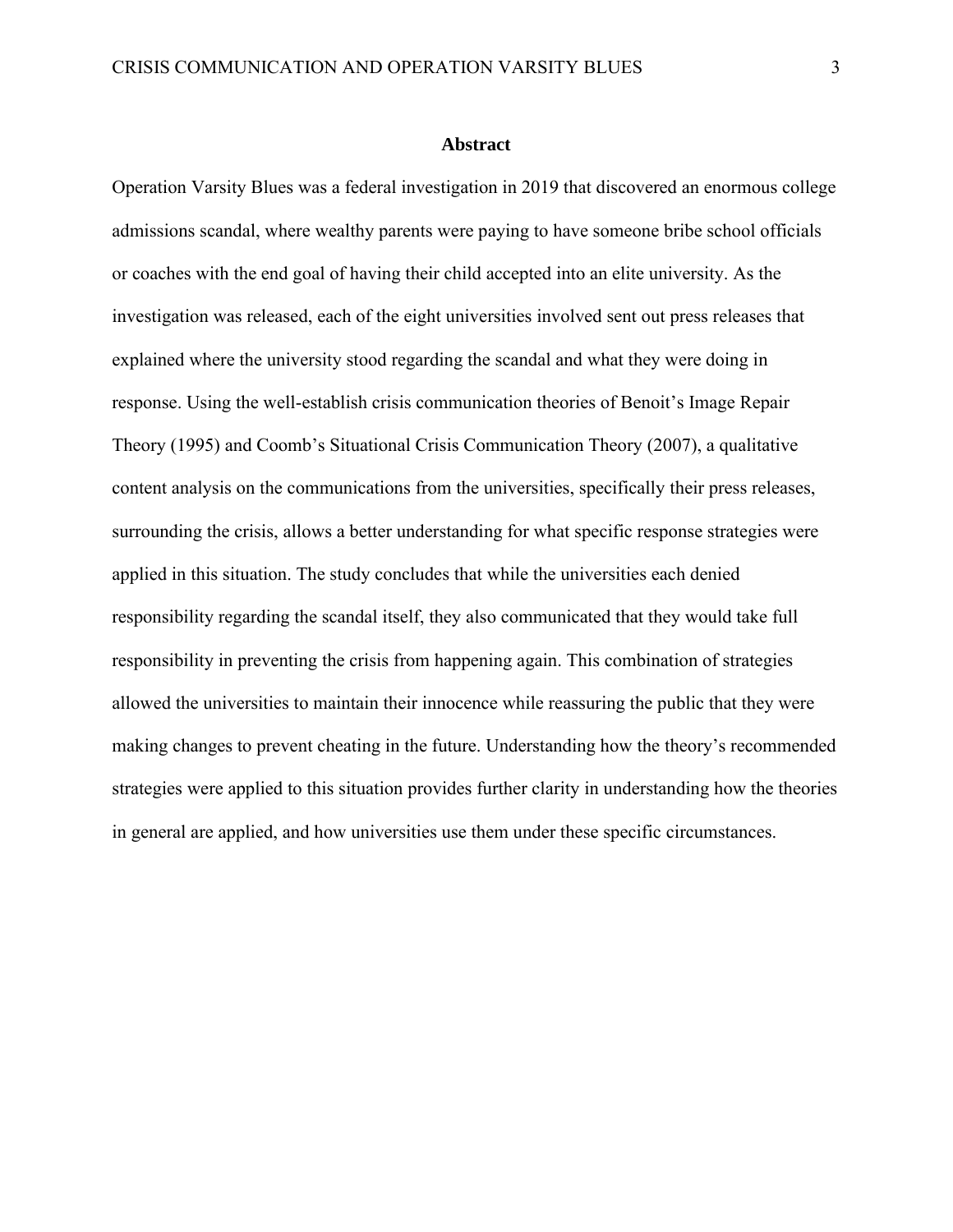#### **Crisis Communication Theories during the 2019 College Admissions Scandal**

In 2019, an admissions scandal at universities in the United States (U.S.) that involved wealthy parents and underqualified students being admitted into eight elite universities came to the news and quickly went viral, infuriating many students and their support systems who had undergone the normal, expected work of college admissions (Witz et al., 2019). In each of the eight universities, individuals in different roles were involved or held responsible, and each university had to both handle the situation itself and actively participate in how the public perceived the scandal and the university's responsibility in the issue (Friedman, 2019; United States Attorney's Office, 2020). The universities had to manage organizational reputations, and this situation and its resulting actions have become one of the most recent, large-scale examples of crisis communication.

While crisis communications and management have been the subject of a multitude of past papers, case studies, and theories (Benoit, 1997; Coombs & Holladay, 2019; Watson, 2007), no studies currently exist using this scholarship to analyze the responses of the eight large universities surrounding the college admissions scandal. These well-known universities – University of Southern California, Yale University, Georgetown University, University of California at Los Angeles, Wake Forest, Stanford University, University of Texas at Austin, and University of San Diego (United States Attorney's Office, 2019a) – are among the most elite academic establishments in the nation, and therefore have the great potential to influence the overall academic community. Consequently, using established crisis communication theories, most notably, Image Restoration Theory and Situational Crisis Communication Theory, to analyze their public communications regarding the scandal would provide a significant contribution to the world of crisis communication. Such a study provides understanding of the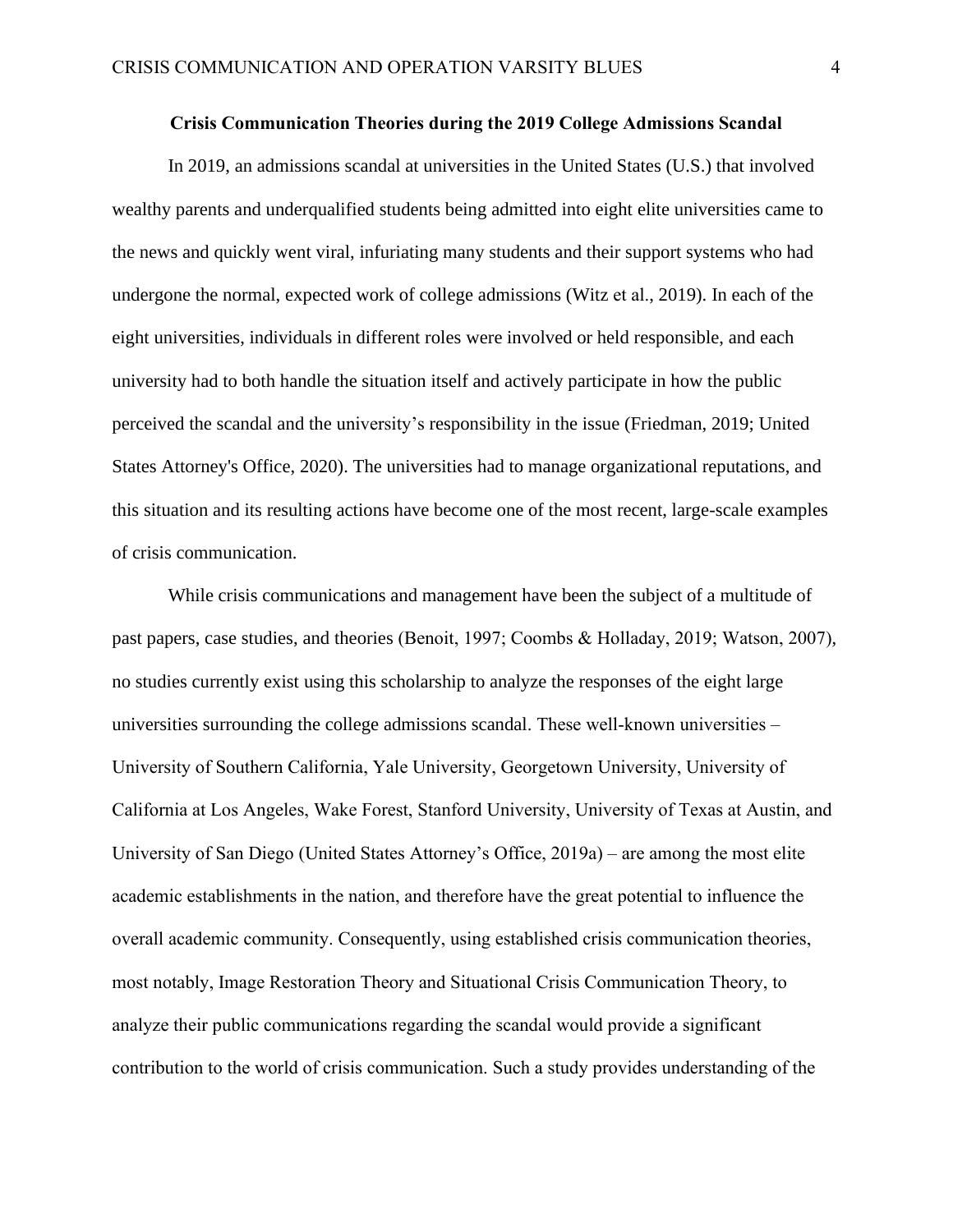extent to which several renown academic institutions actually apply established crisis communication theories, or whether the universities in these types of crises use them at all.

Two of the most respected and foundational crisis communication theories, Image Restoration Theory (Burns & Bruner, 2000) and Situational Crisis Communication Theory (Coombs & Holladay, 2019), include recommended steps for approaching different types of crises and have been used and applied in various crisis situations. An examination of the public communications of the eight universities surrounding the admissions scandal and looking for evidence of theory application would result in strong insight for how these theories are being used today in specific university crisis settings. Proper study of the crisis communications involved in the 2019 College Admissions Scandal in light of established crisis communication theories creates another valuable contribution for crisis communication scholarship.

#### **"Operation Varsity Blues"**

On March 12, 2019, news was released about an FBI investigation called "Operation Varsity Blues" that had unburied a "nationwide conspiracy" of a college admissions scandal (Friedman, 2019, para. 3). A large group of wealthy parents, among the most recognizable being Lori Loughlin and Felicity Huffman, had paid a total of \$25 million to William "Rick" Singer to guarantee their children places in several elite universities across the United States. Singer's assistance usually included either arranging for a child's SAT score to be improved or having the child recruited as an athlete by university coaches into a college sport they sometimes did not even play (Westfall et al., 2019). Eight elite universities had to answer for the news that they had each accepted students who had deceitfully gotten in with the assistance of hired test takers, bribed coaches and admissions counselors–including people on their own staff. These eight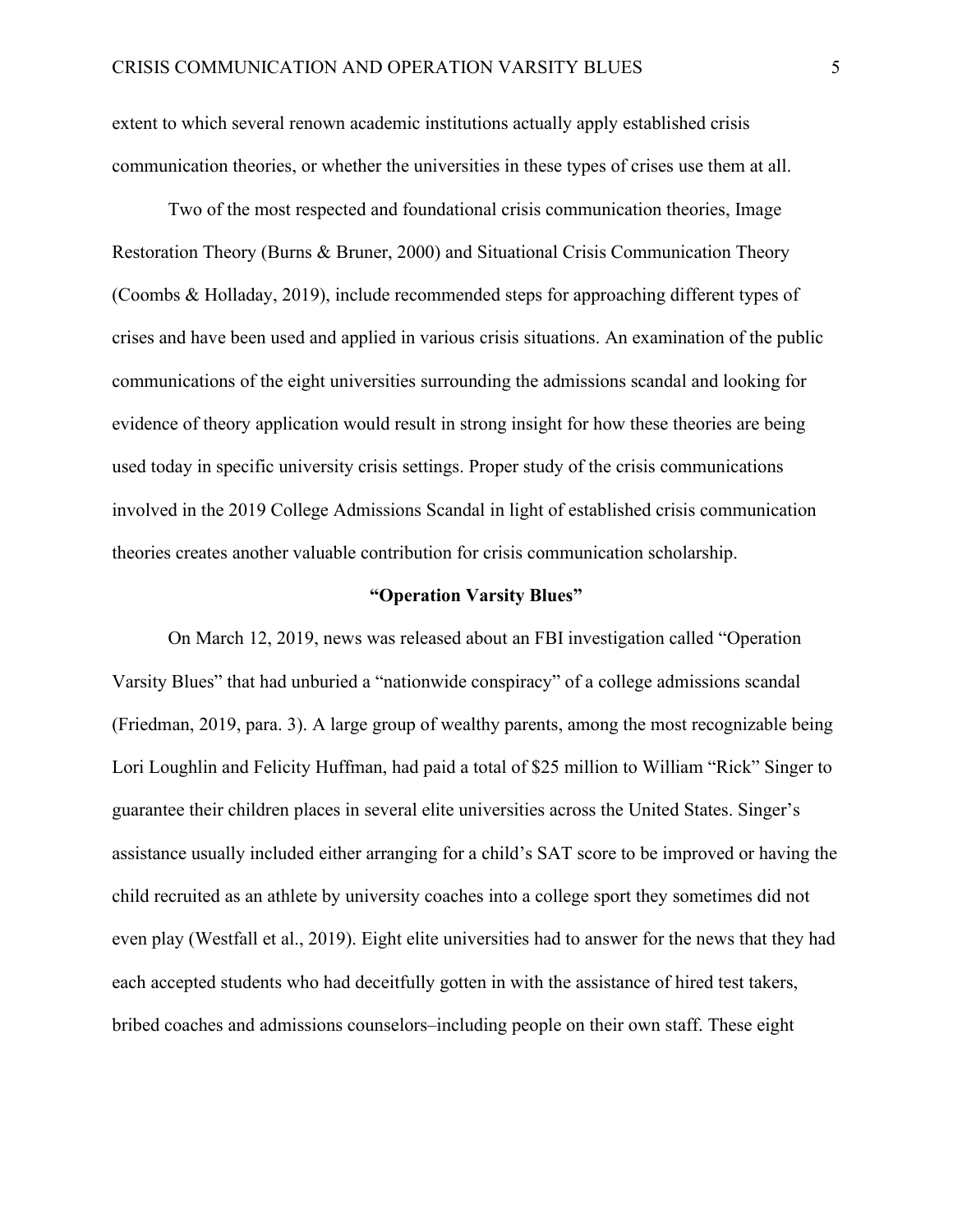universities were all immediately thrown into a crisis situation (United States Attorney's Office, 2020).

The investigation of this "college admissions and testing bribery scheme" began after an individual found guilty in a different fraud case volunteered information to the authorities about William "Rick" Singer, while negotiating for leniency in his own sentence (Westfall et al., 2019, United States Attorney's Office, 2020, para. 1). Investigators discovered that, since 2011, Singer had created and used a network allowing him to give families who would pay for it guaranteed admissions for their children into highly selective universities through a "side door" (Westfall et al., 2019, p. 44). To do so, he would bribe college entrance exam (SAT or ACT) officials to facilitate cheating or bribe coaches and administrators to falsely categorize the student as a recruited athlete (Friedman, 2019). In return, the parents paid anywhere between \$200,000 and \$6.5 million to Singer, disguising the payments as charitable donations to Singer's fake charity, Key Worldwide Foundation (Friedman, 2019; Westfall et al., 2019).

After pleading guilty to charges of money laundering, racketeering, conspiracy, and obstruction of justice, Singer agreed to cooperate with authorities. He shared information to assist the government investigation and started recording his phone conversations with his clients for them (United States Attorney's Office, 2020; Westfall et al., 2019). His cooperation helped to incriminate parents, coaches, and test administrators involved in the scheme (Friedman, 2019).

While Singer claims to have helped 760 rich families cheat in 2018 alone, a fraction of the individuals who have passed through the conspiracy over the years were actually charged (Westfall et al., 2019). The 10-month investigation concluded with the U.S. Attorney in the District of Massachusetts charging over 50 individuals from across the nation for participating in a conspiracy to illegally provide admission for students into elite universities (Friedman, 2019,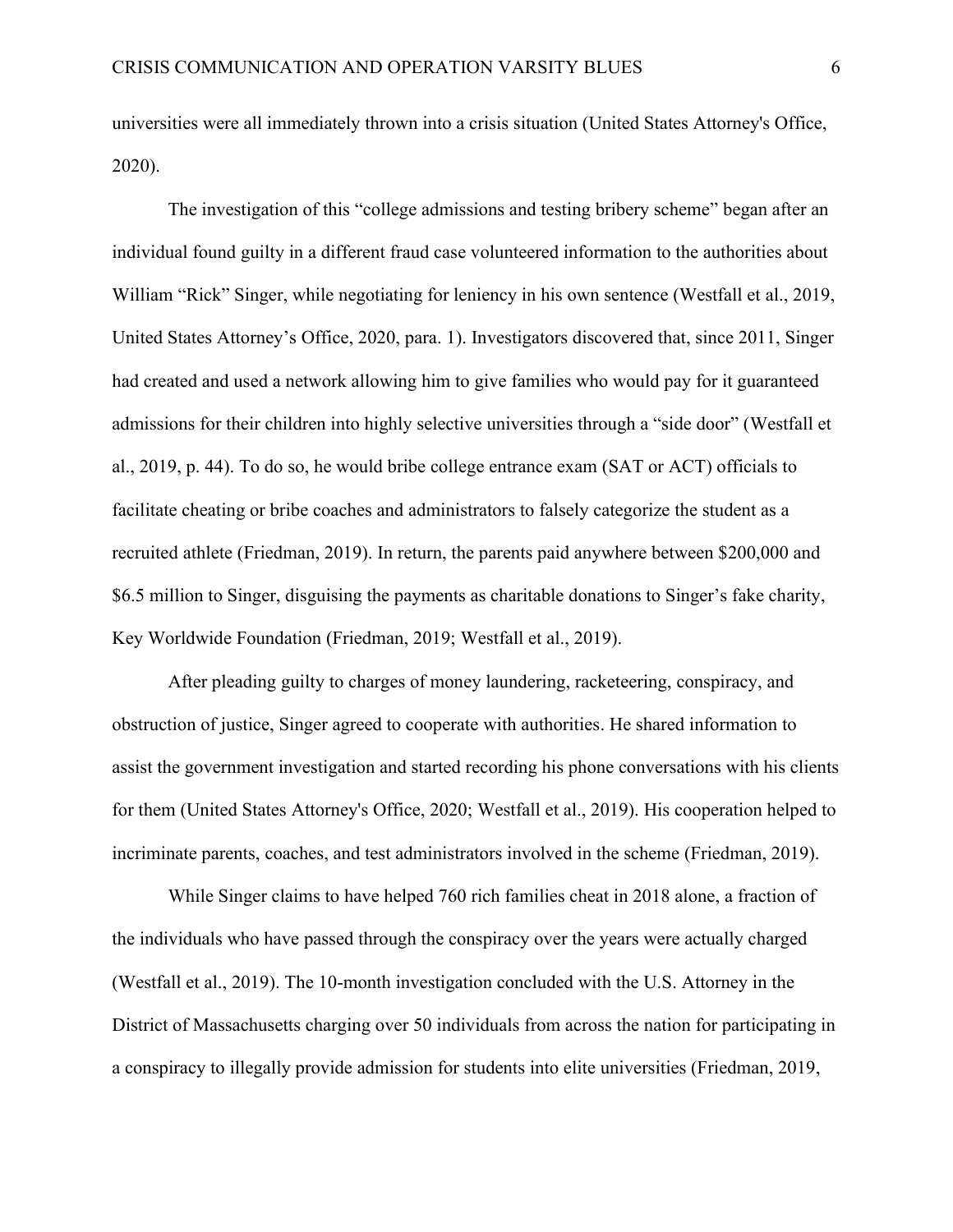United States Attorney's Office, 2019a). Arrests spanned multiple states and included 33 parents, 13 coaches, and several of Singer's associates. Among the parents who eventually pled guilty were celebrities Lori Loughlin, Mossimo Giannulli, Jane Buckingham, Felicity Huffman (Craig, 2019; Friedman, 2019). John Vandemoer, former head sailing coach at Stanford, and Rudolph Meredith, former head soccer coach at Yale University, were among the university coaches also pleaded guilty (Lorin, 2019; United States Attorney's Office, 2020a). Mark Riddell, who had been paid to change standardized test answers, give students the correct answers as they took their tests, or even take the tests in the place of students, also pleaded guilty to multiple charges (United States Attorney's Office, 2020; Westfall et al., 2019). No students were charged (United States Attorney's Office, 2019).

Sentences for those who pled or were found guilty included prison, supervised release, community service, forfeitures, fines, and restitutions (United States Attorney's Office, 2020). While many of the sentences were only a few weeks or months, the longest prison sentence so far imposed by the court was nine months for actor and director George Hodge (United States Attorney's Office, 2020). As of the date of this research, trials continue and more individuals allegedly involved in the admissions scandal will be tried and possibly sentenced (United States Attorney's Office, 2020).

Consequences for the guilty celebrities and business leaders have gone beyond legal ramifications. Parents from both Wall Street and Hollywood have been dismissed from work or placed on leave (Korn, 2019). Reputations have been tarnished if not destroyed. For example, Jane Buckingham and Felicity Huffman had established themselves with the reputation of exemplary mothers and wrote blogs, published books, and sold mom merchandise; now, they are considered hypocrites by the public (Craig, 2019).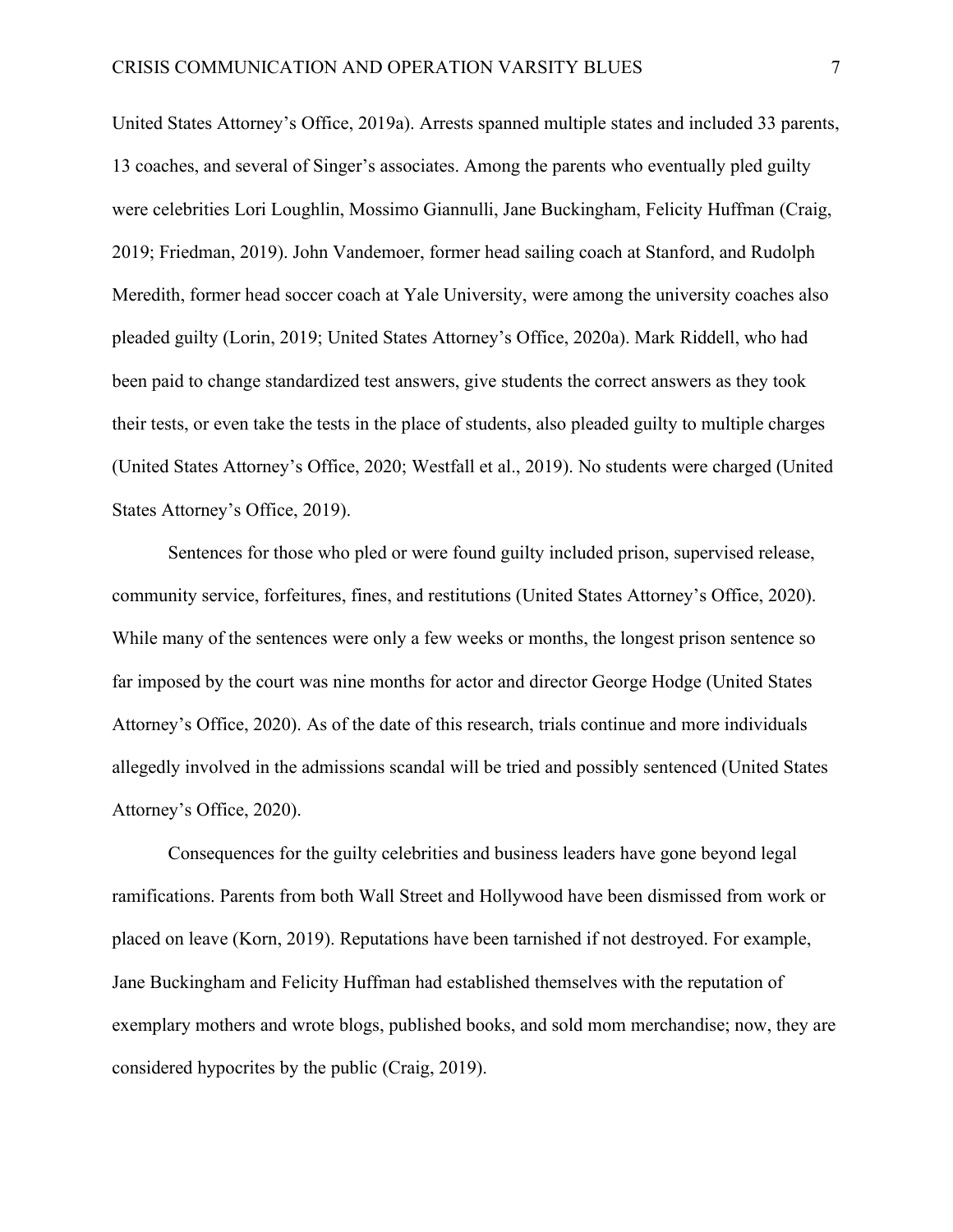## **Summary of Response**

As the investigation and trials began, universities caught up in the admissions scandal were responding. Each university was forced to uncover how much money was donated to the school as part of the fraud, and several received outside counsel on what to do with those funds (Korn, 2019). Universities redirected funds from bribery gifts, fired involved staff, and initiated changes in their admissions or athletic recruitment processes to increase scrutiny and avoid similar problems in the future (Korn, 2019; Lorin, 2019).

As news of the scandal broke, lawmakers from different states also responded. New legislation was introduced to prevent future admissions scandals in multiple ways. Some legislation would require institutions receiving any state financial aid to annually report any preferential treatment in admissions, including to donors and alumni (Smalley, 2020). Other legislation would prohibit admission by exception, where a university accepts a student with lower academic merits only because of a special talent in athletics or the arts, without the approval of at least three senior campus administrators (Smalley, 2020). In total, 13 states introduced bills relating to admissions following the scandal in 2019; and, while not all were directly related to the scandal, 17 became law and have changed the admissions and funding world for some state universities (Smalley, 2020).

# **Crisis Communication**

The definition of crisis is an unexpected event that disrupts an organization and poses a threat physically, emotionally, economically, or reputationally to an organization and its stakeholders (Coombs, 2007; Ho et al., 2017). While typically thought of as negative, a crisis "can be a turning point for better or worse" (Marcus & Goodman, 1991, p. 284). However, for a crisis to be a turning point for good in the organization, crisis management is crucial. Crisis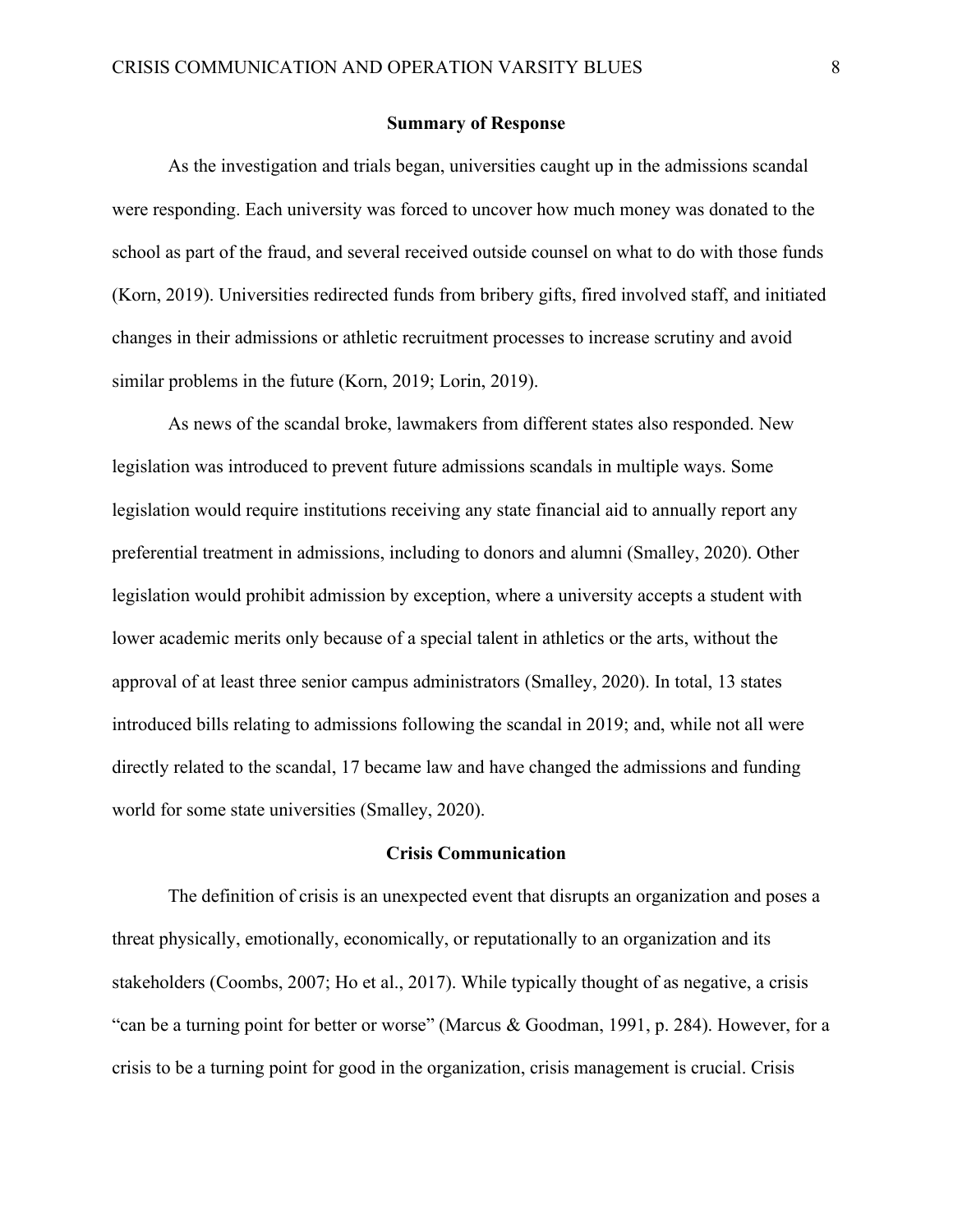management is simply the "preparation and readiness to respond" to crises in a way that will lessen possible damages and includes both planning and communication (Coombs & Holladay, 2019, p. 17). Crisis planning and crisis contingency plans allow an organization to anticipate possible crises and prepare appropriate responses before they occur, avoiding mistakes that could be made in the high-pressure moment of an actual crisis (Benoit, 1997). Crisis planning often defines the speed and quality of an organization's response to a crisis and improves the odds of success for an organization handling a crisis -- without guaranteeing it (Bechler, 1995).

While crisis planning is vital, communication is "the essence of crisis management" (Coombs & Holladay, 2019, p. 25). Crisis communication involves collecting, processing, and disseminating information from an organization to address a crisis situation (Coombs & Holladay, 2019). Both crisis knowledge management (internal communications) and stakeholder reaction management (external communications) are encompassed in crisis communication (Coombs & Holladay, 2019). Communications defines a crisis, brings resolution to a crisis, and allows an organization to rebuild confidence after a crisis; nothing happens without communication (Bechler, 1995). As Bechler (1995) defined it, crisis is "the vehicle which drives the exigency" (p. 3). When both planning and communication are done well in managing a crisis, the results can actually benefit an organization (Bechler, 1995).

## **Image Repair Theory**

In the 1990s, William Benoit, a long-time professor of communication, developed a theory to explain different strategies and responses for repairing reputational damage to either individual or corporate entities, originally called Image Restoration Theory (Benoit, 1997). His theory built on many others' past work on communication, especially Rosenfield's 1968 Theory on Mass Media Apology, Burke's Theory of Dramatism, and Ware and Linkugel's Theory of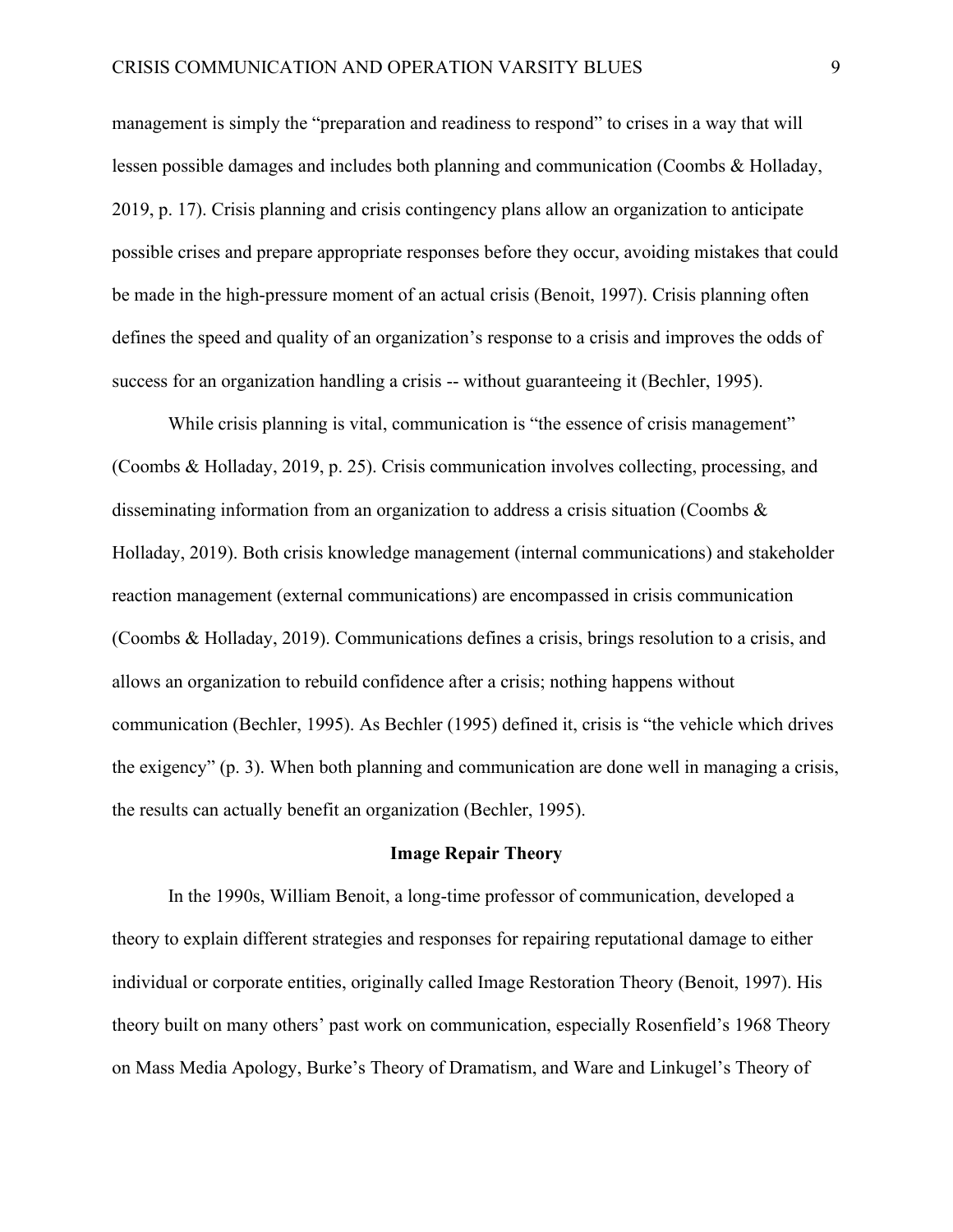Apologia (Burns & Bruner, 2000; Elsbach, 1997). Since its conception, Image Restoration Theory, or more recently called Image Repair Theory by Benoit, has become a leading concept in the world of crisis communication (Coombs & Holladay, 2010; Ho et al., 2017). Some critics have suggested the theory is an oversimplification of corporate image and the process of crisis communication and should leave more room for individual crises' context, but too much context would multiply the difficulty of completing any study (Benoit, 2000; Burns & Bruner, 2000). To account for situational complexity separately, Benoit (2000) agrees that employing other tactics like focus groups, survey studies, or ethnography as well as experimental research in addition to Image Repair Theory would help the researcher better understand the audience and individual crisis details (see also Burns & Bruner, 2000). However, even on its own, this image repair framework plays a key part in a plethora of published case studies and is frequently applied in crisis situations even today (Coombs & Holladay, 2019).

## **Audience Perception in a Crisis**

Image Restoration Theory begins and rests on the assertion that image or reputation is an essential asset for organizations (and individuals), and an entity's actions can help prevent or restore image problems (Benoit, 1997). Benoit (1997) explained how an organization should know when its image is threatened and should respond. He says two criteria must be met for a reputational attack to occur: the organization is being "held responsible for a specific action" and "that act is considered offensive" (Benoit, 1997, p. 178). However, for both of these factors, Benoit (1997) emphasizes that "perceptions are more important than reality" (p. 178). For example, while a business may not have actually been responsible for a specific negative act, its reputation is still at risk as long as its relevant audiences consider it their fault. He also notes that a business should always use the truth of the situation as an important component to crisis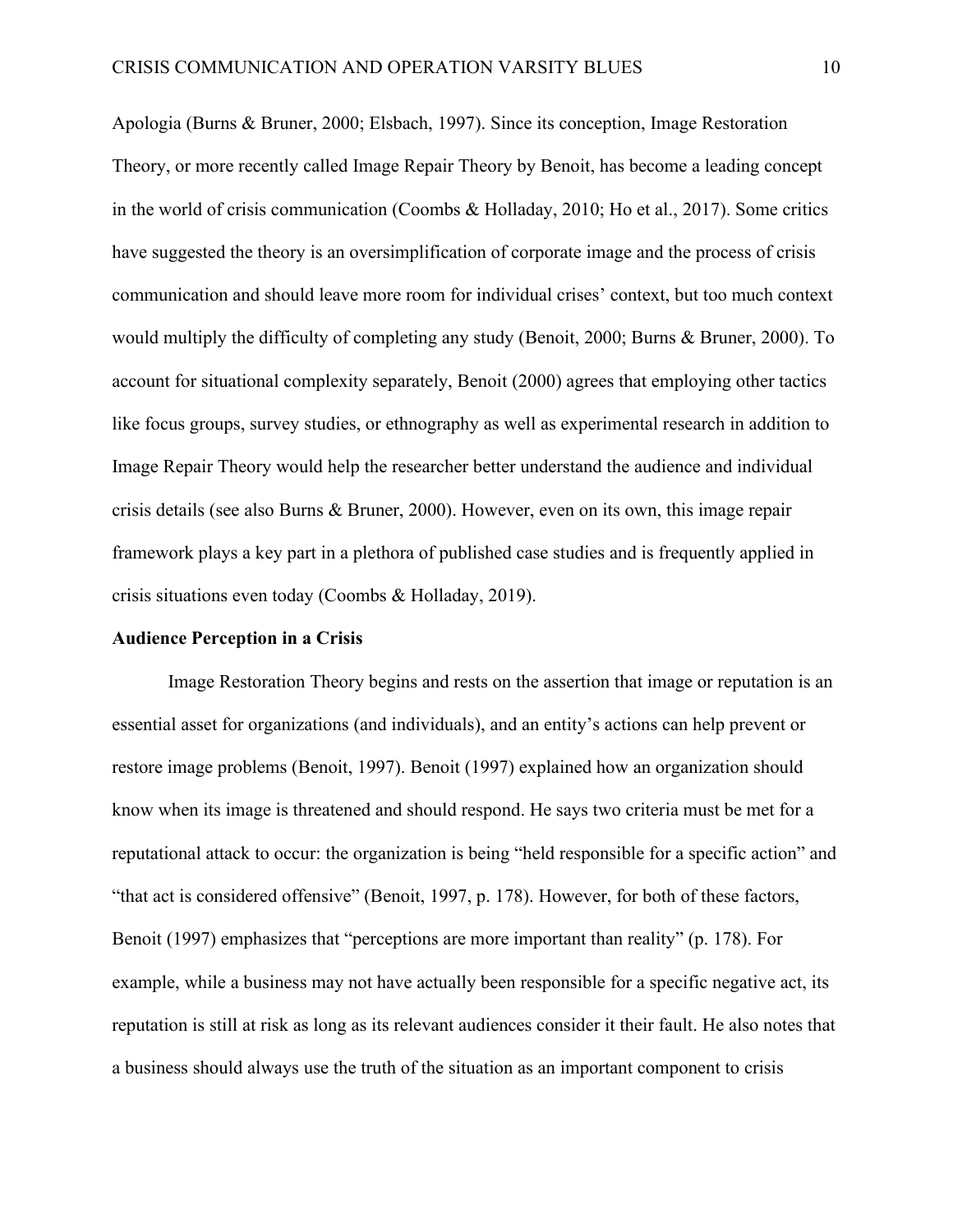response. However, when it comes to image restoration, the business must respond to the public's perception of the crisis, which is usually different than the reality of the situation (Benoit, 1997). To properly respond to these perceptions also requires knowledge of the different audiences that must be addressed. Organizations usually have multiple audiences, with potentially different interests, concerns, or goals that need to be communicated with in different ways to properly respond to an image crisis (Benoit, 1997).

### **Five Response Categories**

After establishing what defines an attack to an organization's reputation and how audiences influence crisis response, Benoit shares five broad categories of strategies or "message options" for responding to different types of threats: "denial," "evasion of responsibility," "reducing offensiveness," "corrective action," and "mortification," some with variants (Benoit, 1997, p. 178-179; Burns & Bruner, 2000, p. 29). With each of these components, the "accused" refers to the organization being held responsible for an offensive act and trying to address the reputation crisis resulting from it (Benoit, 1997, p. 178).

The strategy of "denial" includes two variants (Benoit, 1997, p. 178). With this strategy, the organization accused of an offensive act either rejects the charge as false or shifts the blame. When rejecting a charge, the entity completely denies "that the act occurred, that the firm performed the act, or that the act was harmful to anyone" (Benoit, 1997, p. 179). The other option "shifting the blame" instead argues that a completely different "person or organization is actually responsible for the offensive act" (Benoit, 1997, p. 180). With either of these variations, the use of denial tries to remove the presence of the two criteria needed for a reputational attack to occur –that the organization is responsible for an act and that the act is offensive (Benoit, 1997). The strategy of denial is to remove the public perception of these criteria by arguing that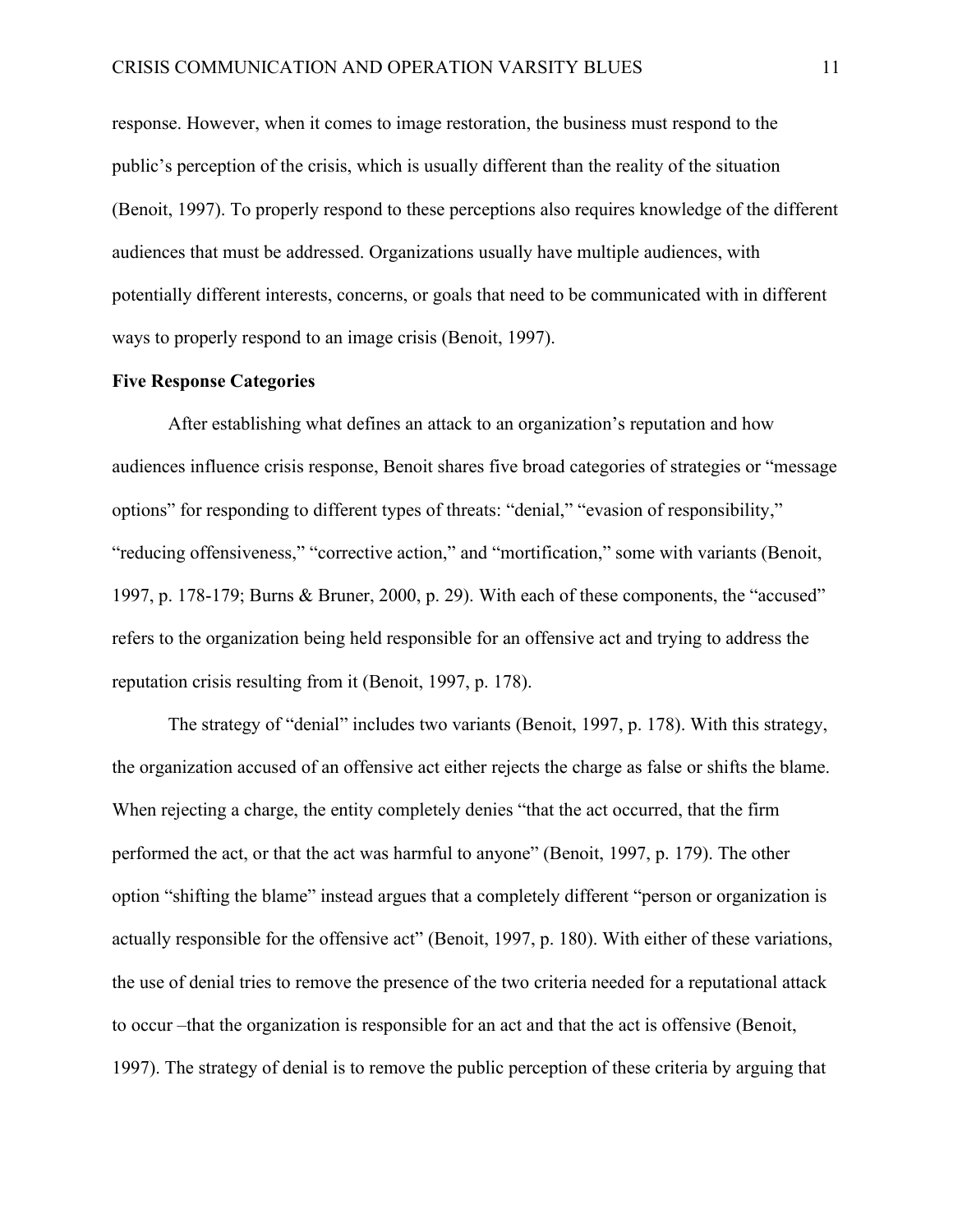the act never happened, the act was not offensive, or the organization was not responsible for the act (Burns & Bruner, 2000).

Benoit's second strategy, "evasion of responsibility," includes four approaches (Benoit, 1997, p. 178). First, the organization could say that the action was in response to another party's offensive act, and make this reaction seem reasonable under the circumstances (Benoit, 1997). Second, the organization could use defeasibility as its defense, claiming that there was "a lack of information about or control over important elements of the situation" (Benoit, 1997, p. 180). Third, the organization could claim the offensive act happened by accident, or fourth, that the action was done with good intentions (Benoit, 1997). Any of these approaches to evading responsibilities attempts to either reduce the responsibility of the organization for the offensive action or justify the actions themselves (Burns & Bruner, 2000).

The third response option, "reducing offensiveness," tries to "reduce the perceived offensiveness" of the act in question (Benoit, 1997, p. 181). There are six versions of this approach. The organization could choose to bolster the positive feelings of the audience towards the business itself to "offset the negative feelings associated with the offensive act, or it could actually attempt to minimize those negative feelings themselves" (Benoit, 1997, p. 181). Other options are differentiating the act from similar, but much more offensive actions to make the original action not seem as bad in comparison or attempting transcendence, which would "place the act in a more favorable context" (Benoit, 1997, p. 181). The last two versions include the organization either attacking its accusers or appropriately compensating the victims of its offensive action (Benoit, 1997). If the compensation is actually accepted by the victims, the image of the organization should improve, as the reputation should if any of these options are executed appropriately.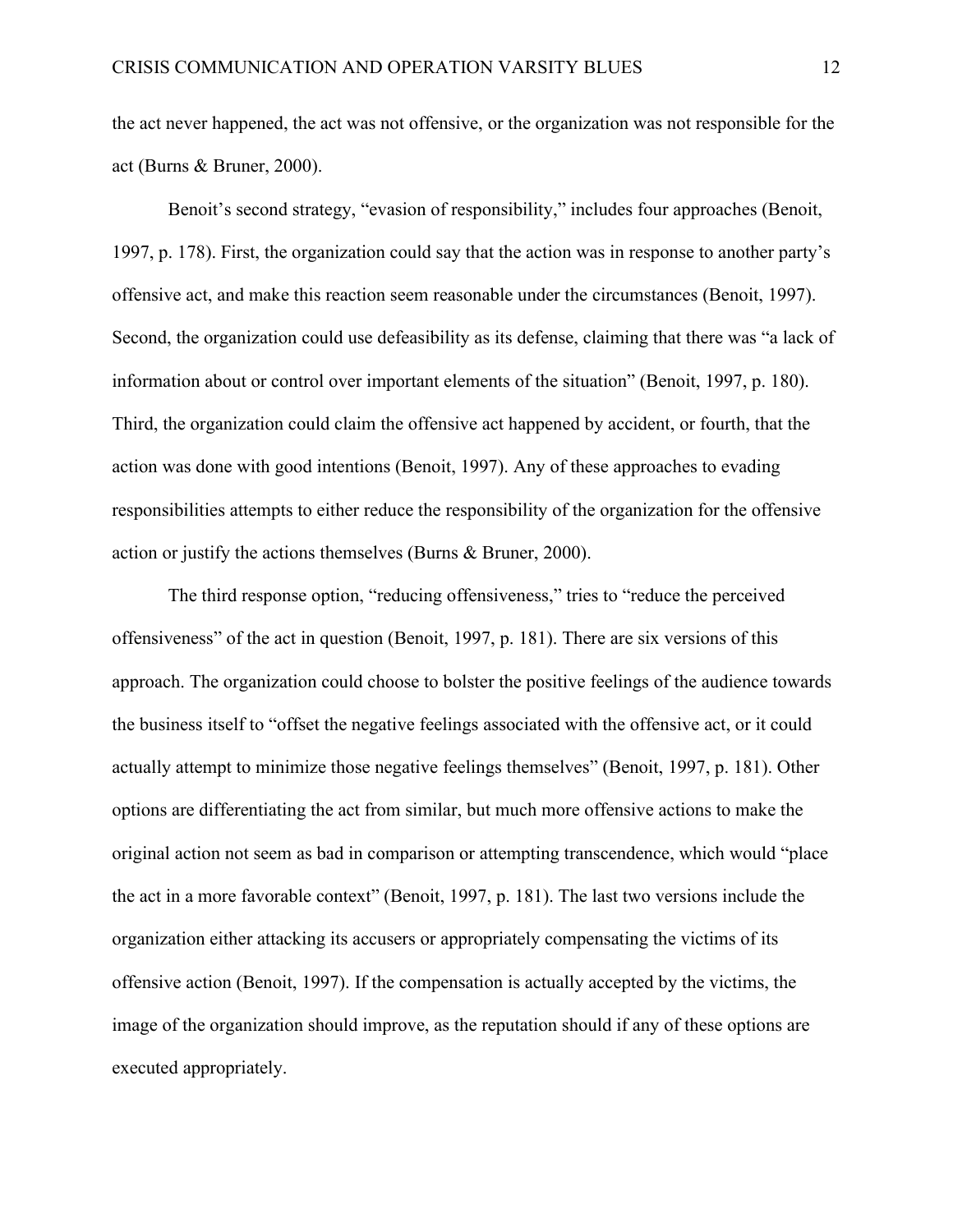"Corrective action," the fourth strategy proposed by Benoit, involves the company promising to correct the issue by "restoring the state of affairs existing before the offensive action, and/or promising to prevent the recurrence of the offensive act" (Benoit, 1997, p. 181). Making promises, however, is not enough. Audiences may not accept the promises made by an organization until they see the actual fruit of the promised corrective actions (Benoit, 2000; Burns & Bruner, 2000). Without follow-through, corrective action will not restore or prevent anything, including damage done to the organization.

The final strategy is "mortification" (Benoit, 1997, p. 179). This involves the organization accused of an offensive action simply confessing and asking for forgiveness (Benoit, 1997). This means that the organization takes full responsibility for its offensive action and appeals to audiences for forgiveness in an open apology (Burns & Bruner, 2000). This strategy may seem the most straight-forward in response to an accusation, but it requires the organization to essentially claim guilty and hope its audiences extend forgiveness back, the only way to repair such a damaged organizational image.

#### **Steps for Crisis Response**

To best determine how to use the five strategies in a given crisis, the theory provides suggestions for handling a crisis in three different areas: pre-crisis preparation, crisis analysis, and response (Benoit, 1997). Proactively preparing crisis contingency plans is an important way to save time and trouble when a crisis inevitably happens in the future. These plans should be prepared for as many potential crises as can be anticipated and include public relations (PR) plans and scripts, plans for resources and a distribution of tasks and responsibilities (Benoit, 1997). This allows the organization to respond faster with fewer mistakes when a crisis initially arrives. When a crisis actually happens, analysis is necessary to accurately understand both the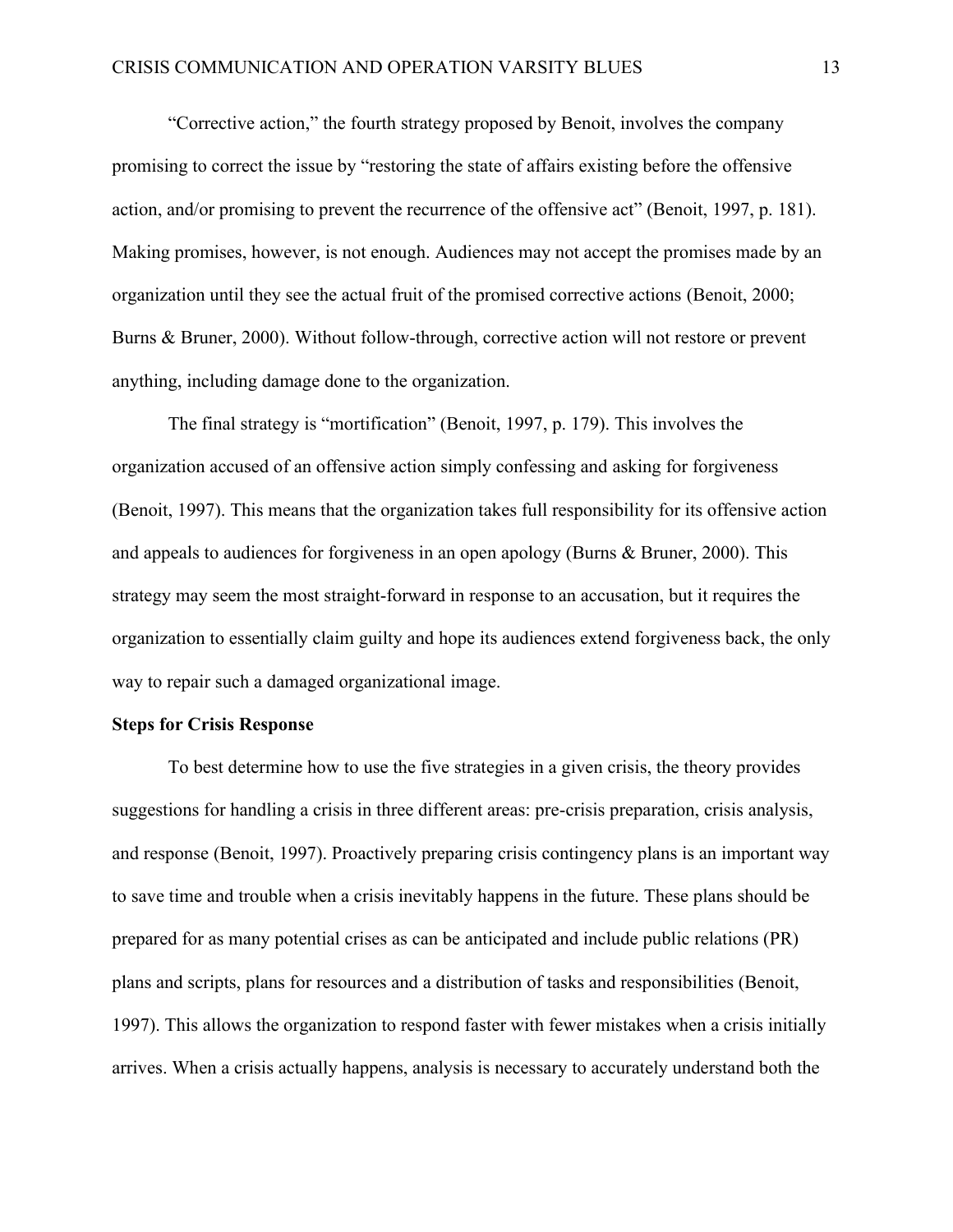problem itself, including suspicions, accusations, and severity, and the relevant audiences and their perception of the problem (Benoit, 1997; Benoit, 2000). Only once an accurate picture of the situation has been created should an organization decide how to proceed. In some cases, a response may not be necessary; the organization can simply redefine the attack, attempt to refocus public attention on other issues, or simply not respond because the accusation is not a legitimate threat (Benoit, 1997). However, if a response is deemed necessary, the organization should continue with the third step of planning and follow an appropriate response strategy.

When using any of these types of strategies, it is important to remember what Benoit (1997) also includes about them in his theory. He cautions against making false claims when using any strategy, advising instead to "provide adequate support for claims, develop themes throughout a campaign, [and] avoid arguments that may backfire" (p. 183). In alignment with this warning, an organization at least partially responsible for a problem should not attempt a strategy centered on denial, instead choosing the one that most closely reflects their actual situation. Benoit (1997) also clarifies that organizations may effectively incorporate more than one strategy into their crisis response (using both mortification and corrective action strategies). With these guidelines in mind, it is possible to find an appropriate strategy and use it in creating the most appropriate response to a crisis.

## **Case Studies**

It is not enough to have a brief explanation of a theory; actual studies with practical examples are important for further understanding Image Repair Theory and how to apply it to crises and other studies.

In 2009, Hotzhausen and Roberts conducted a content analysis examining the news releases from the United States Air Force surrounding an investigation of sexual assault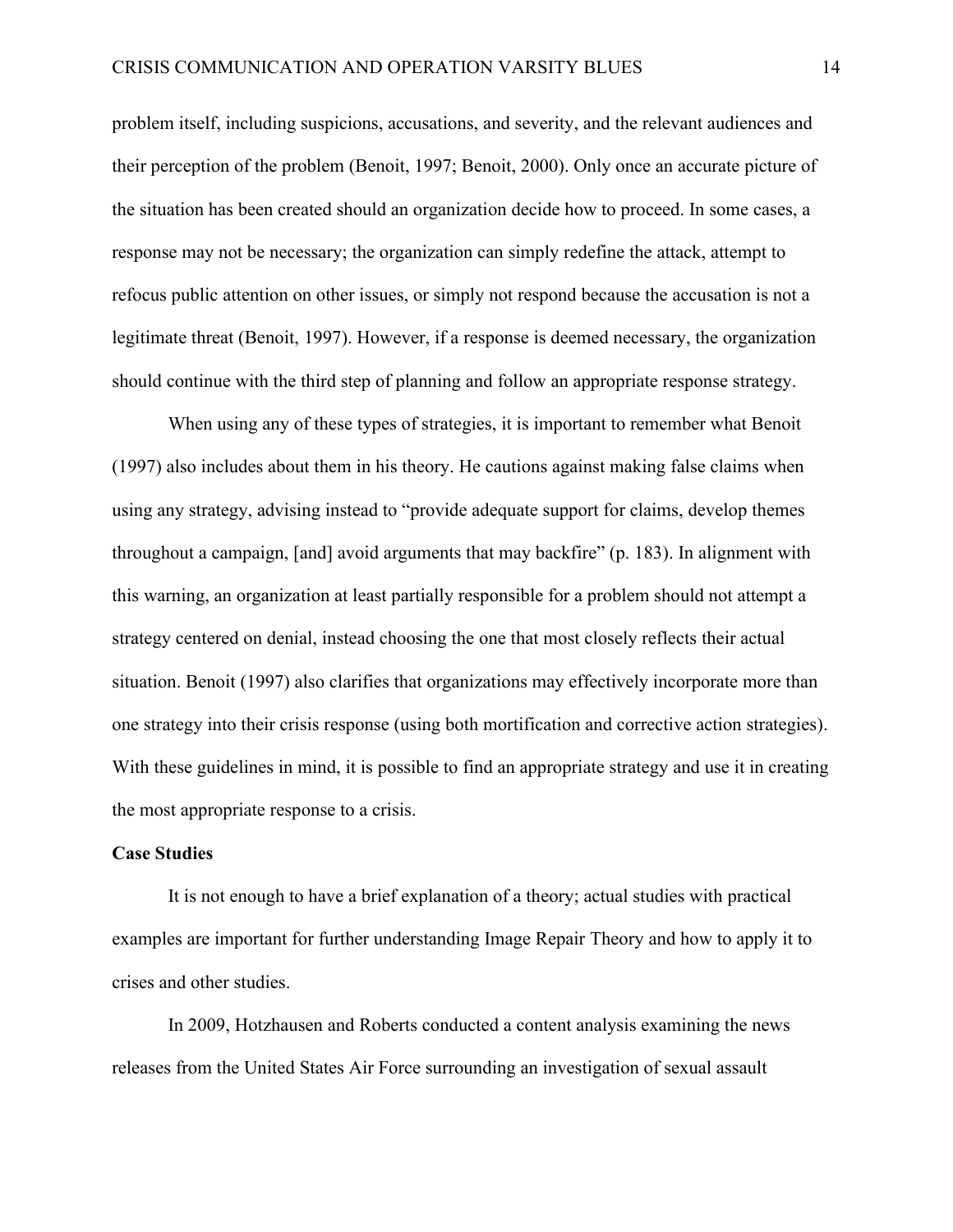allegations in 2003, to "evaluate the effectiveness of image repair strategies the U.S. Air Force used" (p. 20). They found that more than one tactic from image repair theory was often used within one release, and that the most frequent were corrective action, bolstering, defeasibility, and mortification (Holtzhausen & Roberts, 2009). Then, from their analysis on related news coverage, they were also able to conclude that bolstering was the most helpful tactic used and discovered the correlation between prompt timing for news releases and positive news coverage (Holtzhausen & Roberts, 2009). The value of proper time and the ability to adapt and learn through the process of responding to the situation are both important aspects that this study brings to the front regarding Image Repair Theory.

In 1997, Benoit and Czerwinski used Image Repair Theory when conducting a critical analysis of the full-page letter advertisements USAir used in response to a series of deadly plane crashes and public attacks to the company's safety record in 1994. The researchers' goal was to "analyze the effectiveness of USAir's image repair strategy after the Pittsburgh crash" (Benoit  $\&$ Czerwinski, 1997, para. 28). Their study identified the bolstering, denial and corrective action tactics that were used in the advertisements, but also concluded that improper implementation of each strategy led to an enormous downfall in the effectiveness of USAir's overall response (Benoit & Czerwinski, 1997). In the end, the authors of this study hoped to not only investigate this specific attempt at image repair but provide an example for future students in studying and analyzing other crisis responses.

In 2009, Coombs and Schmidt conducted an empirical study in an effort to understand which image repair strategies had made Texaco's response to a racism incident in involving several executives in 1995 so successful. They created five different scenarios describing the same Texaco crisis events but using various combinations of the five strategies Texaco employed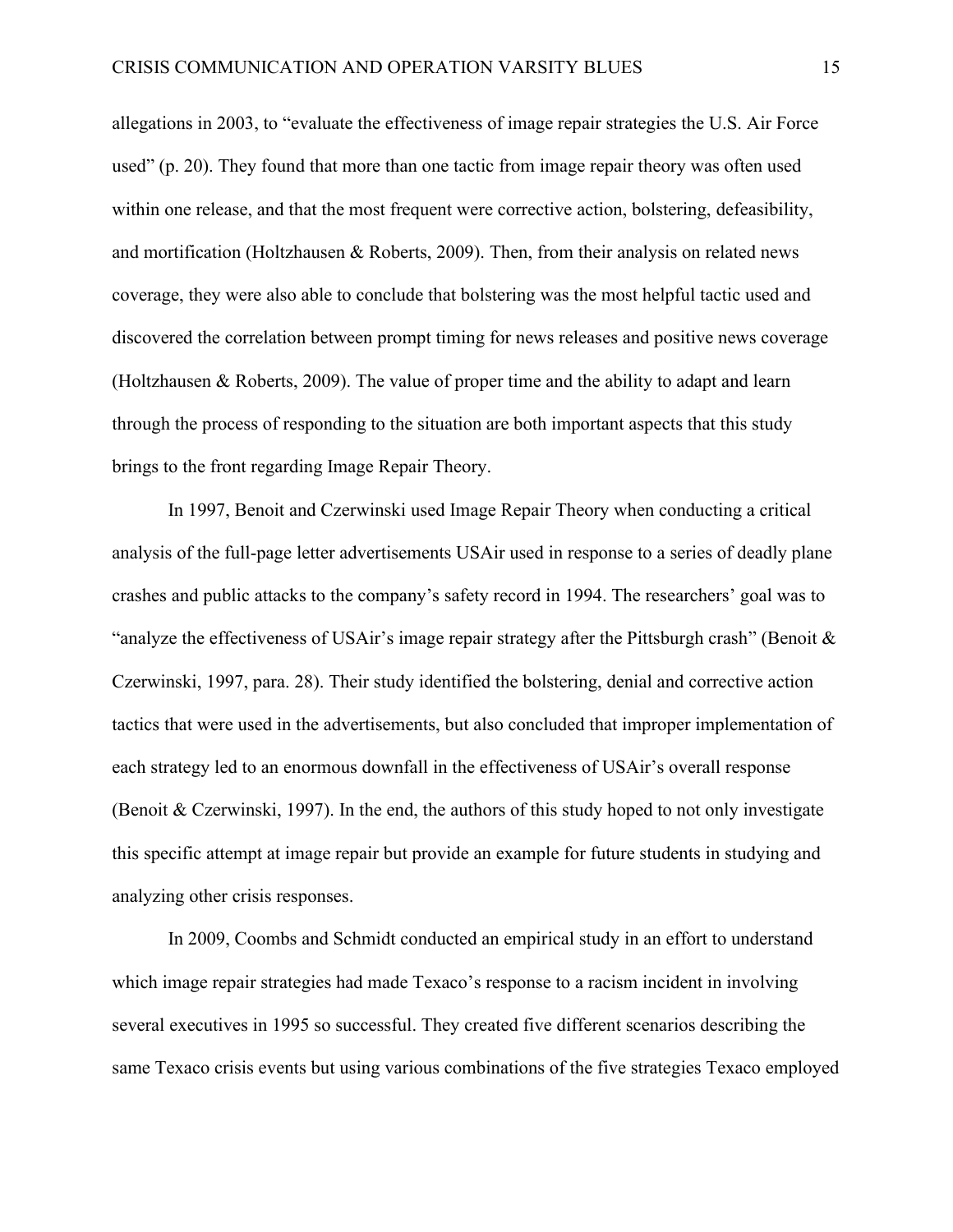to communicate the situation and discovered which tactics most influenced participants attitudes towards the situation. The study concluded that the tactics of bolstering, corrective action, shifting blame, mortification and separation each had important roles in properly responding to Texaco's crisis (Coombs & Schmidt, 2009). The researchers also concluded with the hope that their study would encourage others to empirically test on different response strategies for a clearer picture of what works in a given situation and give more scientific grounding to ideas like Image Repair Theory.

#### **Situational Crisis Communication Theory**

Situational Crisis Communication Theory (SCCT) builds on several other, established theories, particularly Neoinstitutionalism, Attribution Theory, and Image Repair Theory (Coombs, 2007). Neoinstitutionalism is a theory which focuses on an organization's right to continue operations, while Attribution Theory focuses on how publics decide who is responsible for an event (Coombs & Holladay, 2010). Building on these previous works, Coombs created SCCT to take a step beyond the older theories, and it has since become widely used and cited across crisis communication scholarship more than any other theory (Coombs & Holladay, 2010). SCCT does not depend on case studies like previous theories, but uses experimental methods to provide "conceptual links between crisis response strategies and elements of the crisis situation" (Coombs, 2007, p. 171). In short, this theory takes the strategies mentioned in Image Repair Theory and uses experimental evidence to incorporate them into a framework of guidelines that can be more broadly applied in crisis communication (Coombs, 2007; Coombs & Holladay, 2010). Now, organizations facing a crisis can refer to the framework and understand strategies that would best apply for addressing their situation (Coombs, 2007). This is something that using case studies alone cannot do. As it continues to develop, Situational Crisis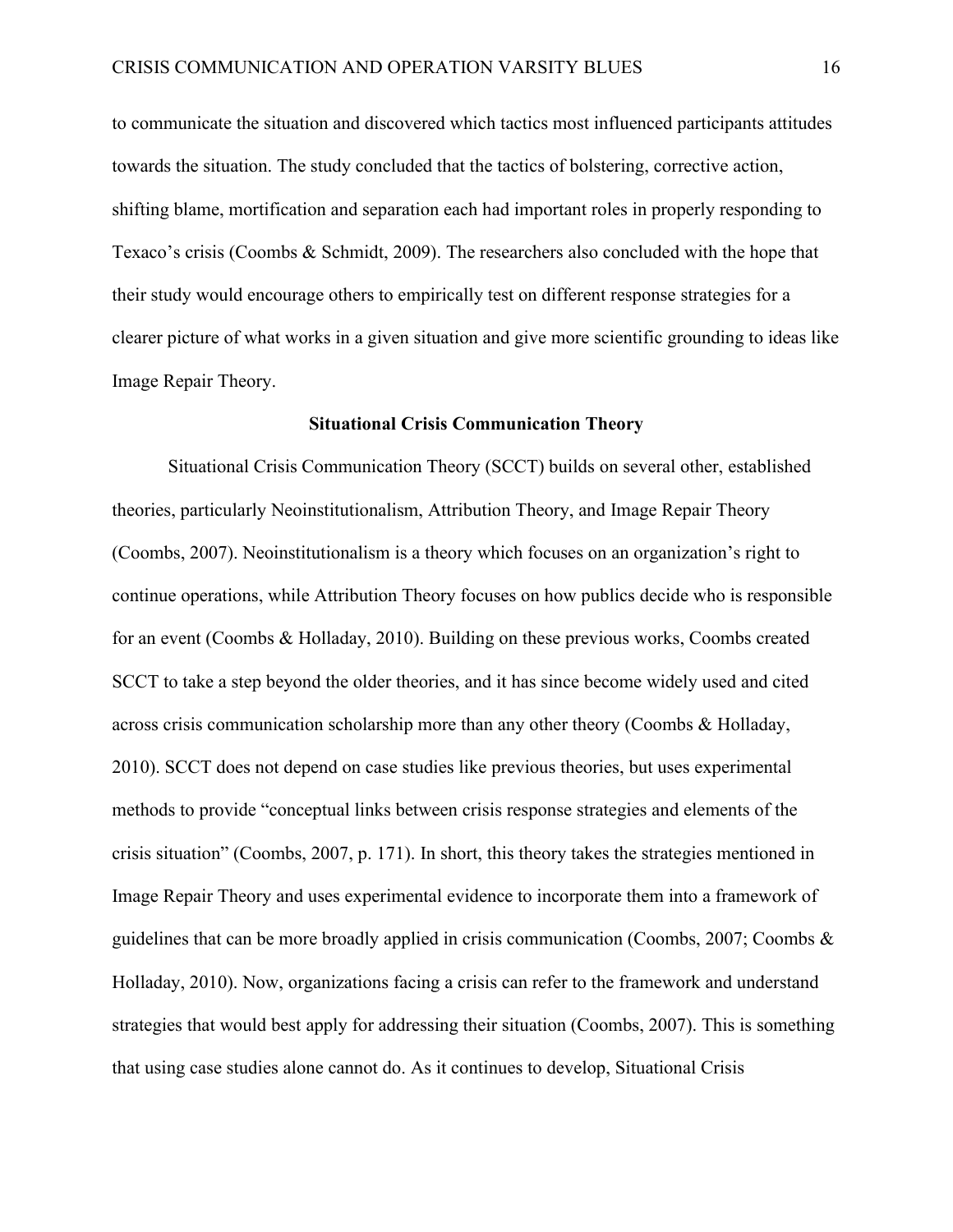Communication Theory has been found by several outside studies to be consistently reliable and has become essential for organizations actively addressing crises (Coombs & Holladay, 2010). As such, fully understand this theory and its framework is essential to understanding modern crisis communication.

# **Initial Crisis Response**

Situational Crisis Communication Theory (SCCT) begins by recognizing the intangible value of an organization's reputation, and the benefits a strong reputation can have on attracting customers, hiring top-employee talent, and increasing financial success (Coombs, 2007). As stakeholders interact with an organization and receive second-hand information from other people and especially news media, this reputation develops (Coombs, 2007).

When a crisis ("sudden and unexpected event") occurs, it can not only threaten this reputation, but also the financial state of the organization, its operations, and the physical, emotional, or financial well-being of stakeholders (Coombs, 2007, p. 164). Before SCCT begins its concentration on how to preserve the organization's reputation in the midst of crisis, it discusses the importance of an organization focusing first on protecting stakeholders before protecting the reputation. Only after communicating concern to people and explaining the steps for how they can keep themselves safe should the organization move on to SCCT's recommendations for handling their reputation.

#### **Assessing Reputational Threat**

After ensuring the safety of stakeholders, there is a two-step process the organization should go through to assess the reputational threat created by a crisis. First is assessing how much responsibility the stakeholders have attributed to the organization for the crisis (Coombs, & Holladay, 2019). Initial crisis responsibility falls into one of three main clusters: the victim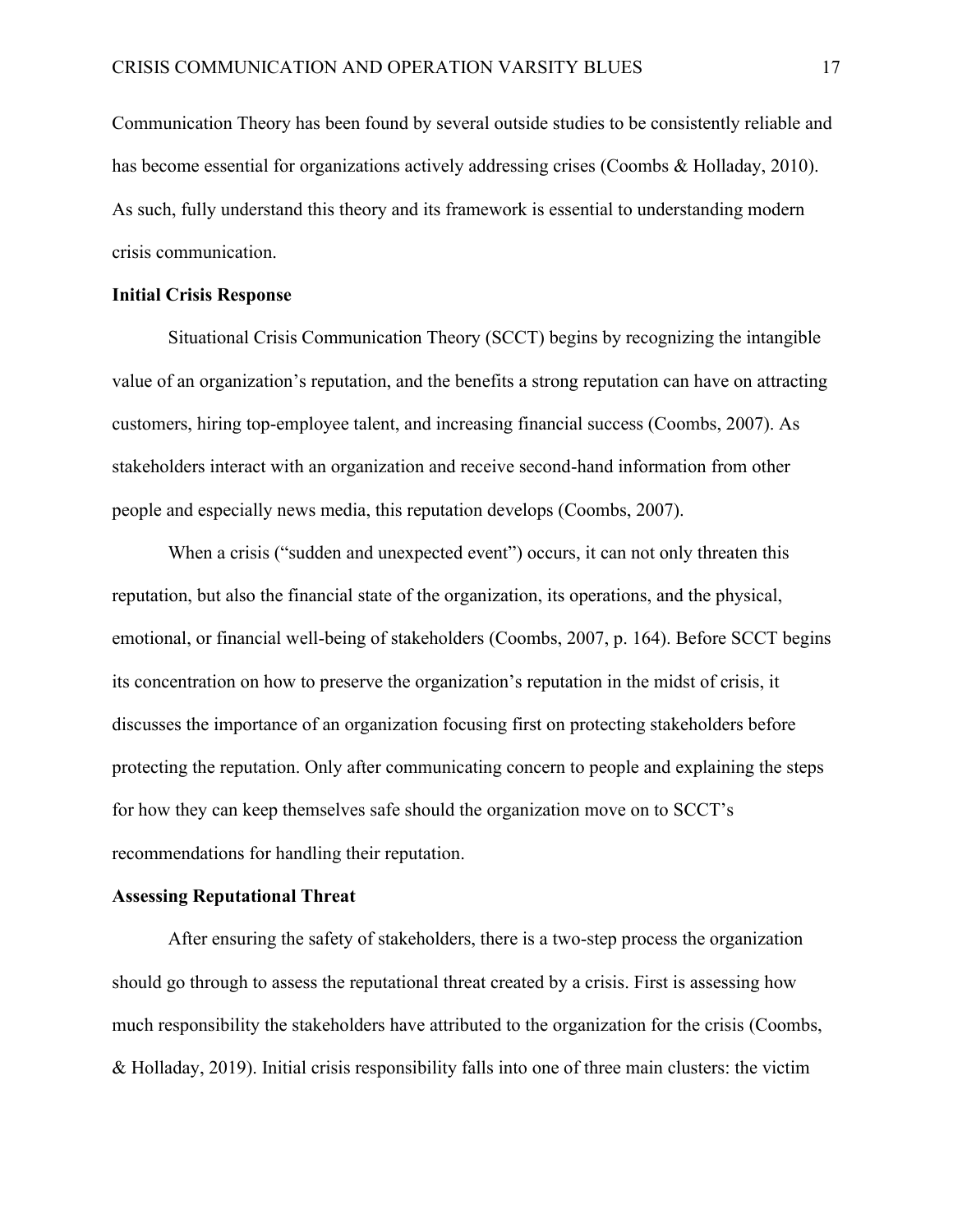cluster (e.g., natural disasters or false rumors), the accidental cluster (e.g., technical errors or uncontrollable mistakes), and the intentional cluster (e.g., human error accidents or organization misdeed) (Coombs, 2007).

The second step in assessing the reputational threat of the crisis is examining two specific intensifying factors. First, according to the Crisis History Proposition, any similar crises in an organization's history will automatically attribute them greater crisis responsibility in the recent crisis and there will be "more direct and indirect reputational damage than an organization with no history of crisis" (Coombs, 2007, p. 169). Second, the prior state of an organization's relationship with their stakeholders will affect how much stakeholders' outlooks are affected by the crisis. According to the Halo Effect, "an organization's favorable relationship history with stakeholders and crisis history insulate it from repetitional damage during a crisis" (Coombs & Holladay, 2010, p. 207). Meanwhile a negative performance history does the opposite and "attracts and snags additional repetitional damage," creating the aptly named Velcro Effect (Ho et al., 2017, p. 542). These prior relationship effects and any crisis will have a strong influence on how stakeholders view and react to a crisis and how responsible they believe the organization is for that crisis (Coombs, 2007).

## **Crisis Response Strategies**

Once the reputational threat has been properly assessed, including understanding initial crisis responsibility and any intensifying factors that may alter stakeholder's perception of the crisis, an organization can move forward to choosing their crisis response strategies. The goal of crisis response strategies is to reduce negative emotions among stakeholders for the organization, repair the reputation, and "prevent negative behavioral intentions" (Coombs, 2007, p. 170). While Coombs admits, "a researcher cannot hope to craft the one, perfect list of crisis response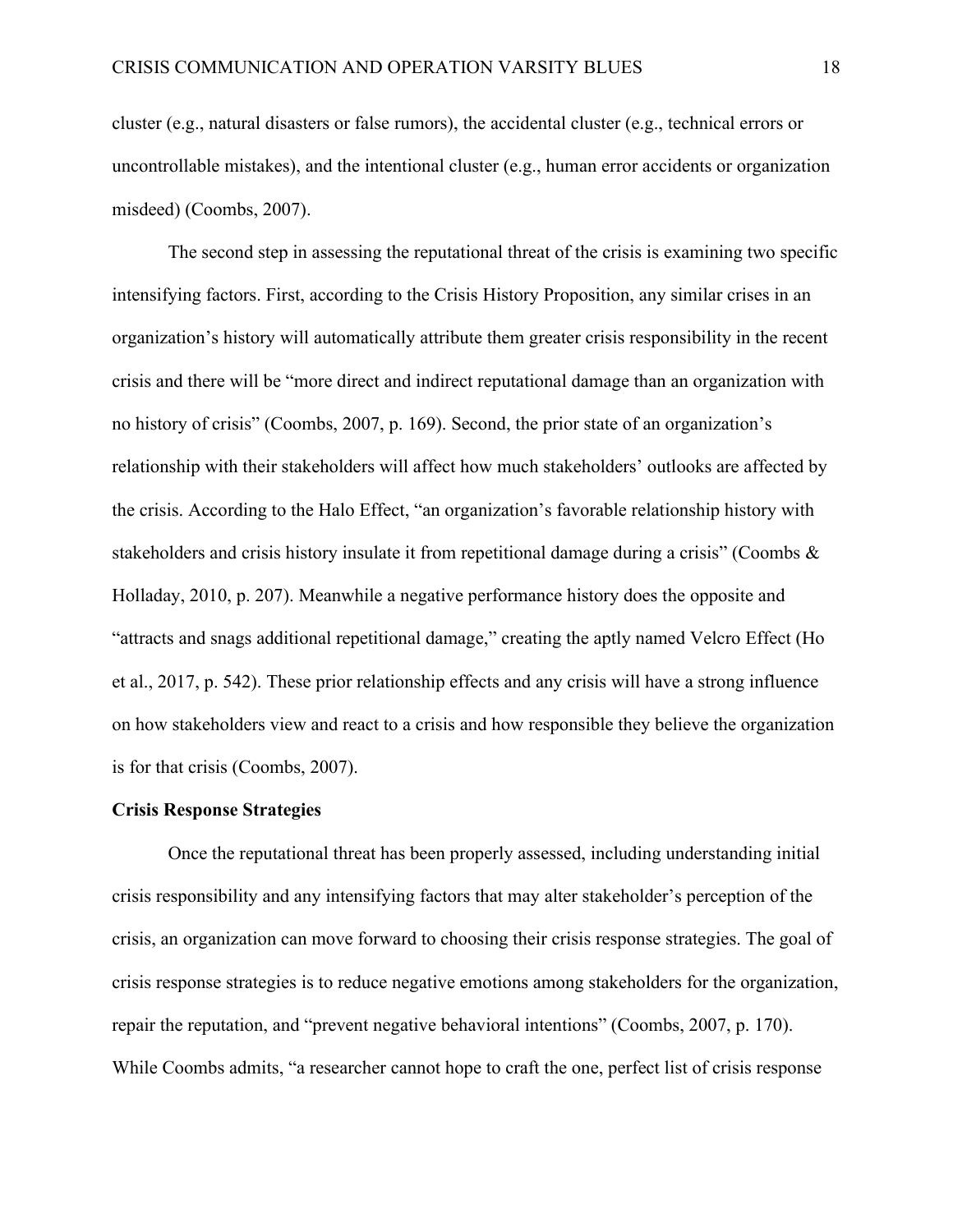strategies," what he offers is a useful list that can match strategies to the level of reputational threat by the crisis, using perceived responsibility as the conceptual connection between the two (Coombs, 2007, p. 170). For the three clusters of responsibility (victim, accidental, and intentional), there are three separate groups of primary crisis response strategies: "deny," "diminish," and "rebuild" (Coombs, 2007, p. 170).

The first group, the denial strategies, are recommended for situations where the organization is not responsible for the crisis, such as natural disasters or rumors (Coombs, 2007). There are three different deny crisis response strategies, each of which involves the organization distancing itself from responsibility for the event (Sisco, 2012b). The first is to assert there is no crisis, the second is to attack the accuser, and the third is to use a scapegoat, or blame an outside party is responsible for the situation (Coombs, 2007). These three strategies are simply different ways for the organization to inform and adjust information regarding a crisis where that may be all that is necessary, meaning they aren't considered more than minimally responsible, have not had similar crises in the past, and have either a positive or neutral reputation regarding their relationship with stakeholders (Coombs, 2007).

The second group, diminishing strategies, are intended for addressing crises that fall under the accident cluster and have a moderate reputational threat, such as technical-error accidents (Coombs & Holladay, 2010). The two strategies within this category are excusing, or minimizing organizational responsibility, and justification, or minimizing how damaging people see the effects of the crisis (Coombs, 2007). Either of these diminishing strategies should be used only when low crisis responsibility has been attributed to the organization, there is no history of similar accidents, and there is no negative prior relationship reputation.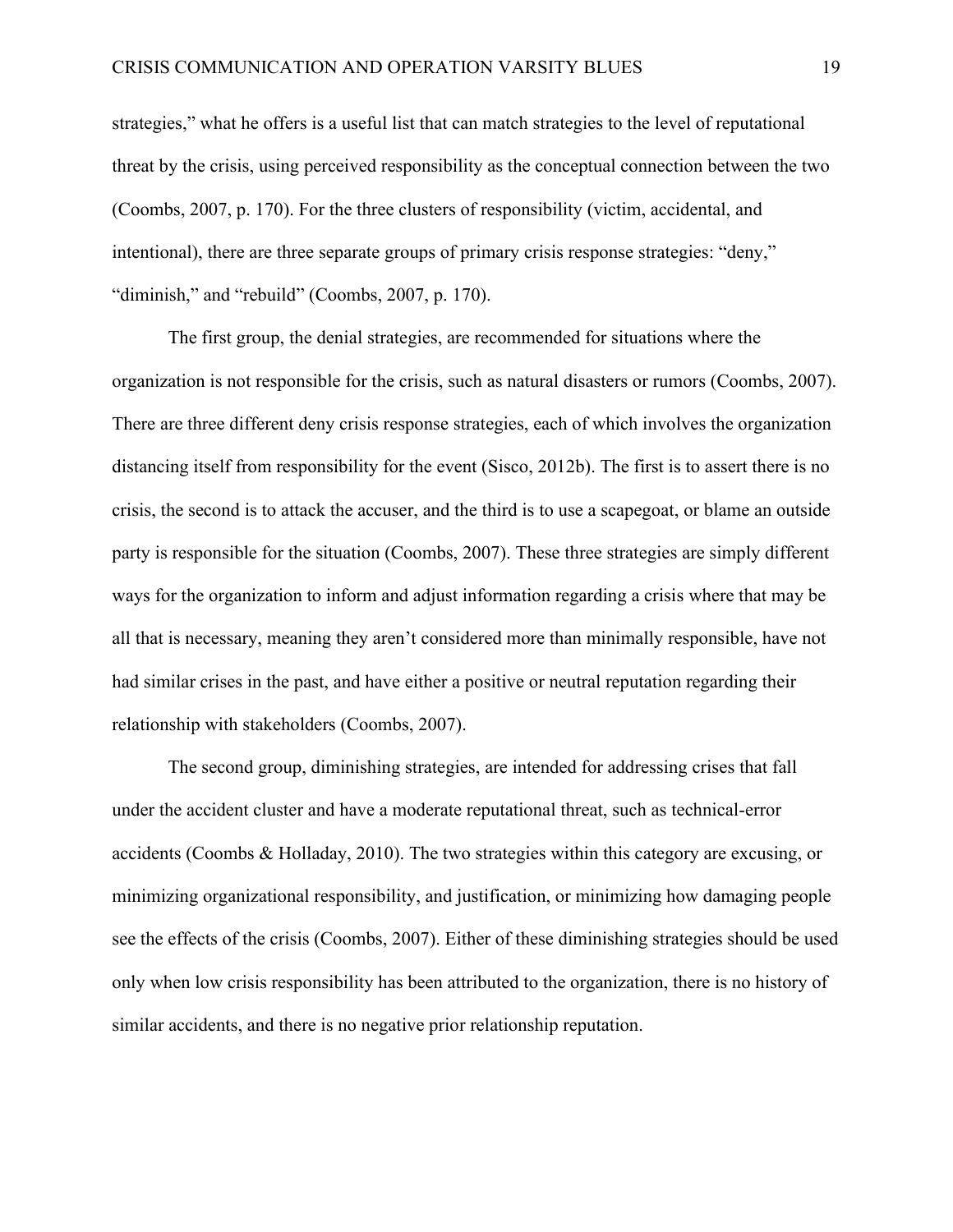The third primary group, rebuilding strategies, should be used in response to crises stakeholders consider preventable or were intentionally caused by the organization, such as human-error accidents or leader misdeeds. These crises create the strongest threat to the reputation of an organization, and therefore require the most work to respond correctly. The two responses under this group are compensating the victims of the crisis and taking complete organizational responsibility for the crisis and asking for forgiveness (Coombs, 2007).

An organization can incorporate more than one primary strategy in their crisis response strategy as long as they do not mix strategies from different groups of attributed responsibility levels (Coombs, 2007). In addition, there are three secondary strategies described in SCCT that can be used in any combination to strengthen the primary strategies in effect. These three options for bolstering are to remind stakeholders of the past good works the organization has done, have the crisis manager praise stakeholders "and/or [remind] them of past good works by the organization," and to use "victimage" to remind stakeholders "that the organization is a victim of the crisis too" (Coombs, 2007, p. 170). While Coombs cautions against using these three strategies to replace a primary response, they can be very helpful in supplementing those responses (Coombs & Holladay, 2010).

Unlike many other theories that are based only on case studies, Strategic Crisis Communication Theory provides the conceptual link necessary to actually recommend strategies for future cases. With a total of 10 different strategies, SCCT manages to provide "concrete guidelines for managing all types of crises" (Coombs & Holladay, 2010, p. 338). While it is still a developing theory, studies done since its creation have concluded that this theory is equally accurate and useful both in its informational content and response recommendations (Coombs & Holladay, 2010; Sisco, 2012b).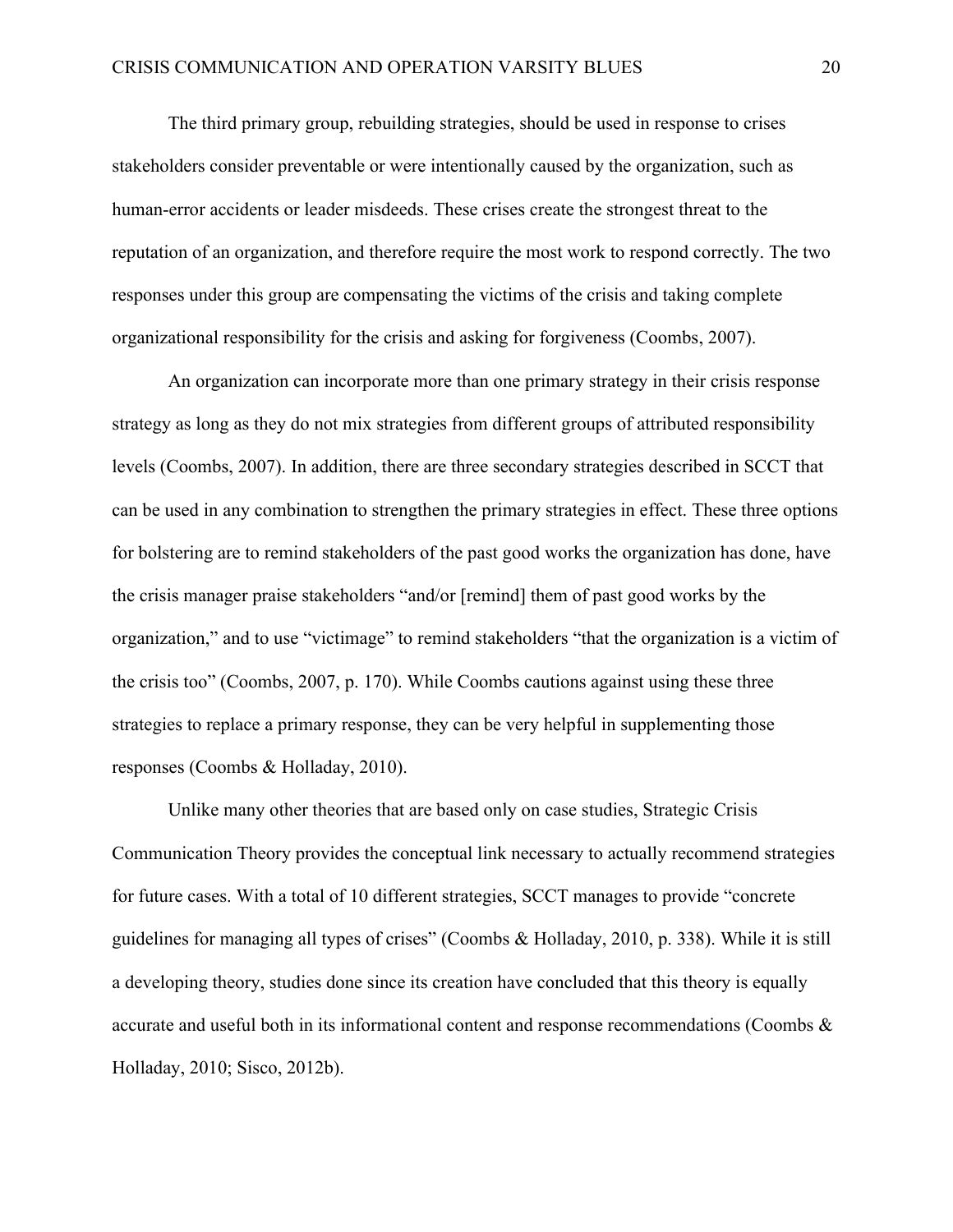# **Case Studies**

Situational Crisis Communication Theory has been used and applied in many different situations and studies and examining a few such examples is beneficial to understanding the theory better as a whole and how it can be used.

In 2012, Eaddy used SCCT to create a coding scheme to analyze the content in newspaper coverage surrounding Johnson and Johnson's (J&J) 1872 Tylenol poisonings, where cyanide-laced pills had killed seven people. The focus of the analysis was to see how much media included the organization's own communicated messages in their coverage of the situation and to examine which response strategies the media reported J&J to have used. The study revealed that J&J "used deny, diminish, and rebuild strategic response categories" that were covered in the news (Eaddy, 2012, p. 71). The conclusions also supported SCCT's emphasis of choosing strategies tailored to the crisis and showed that news media tend to report more on information that is in the best interest of the public, not necessarily the organization in crisis (Eaddy, 2012). This is valuable for crisis managers to understand when creating messages and interacting with the media.

Sisco (2012a) used SCCT to perform a post hoc analysis on how the Association of Community Organizations for Reform Now (ACORN) responded to a series of damaging public attacks that resulted in the nonprofit organization completely losing public support and shutting down (Sisco, 2012a). The media coverage analysis found that ACORN consistently relied on the denial and bolstering response strategies, when rebuild and diminish strategies would have been recommended, and the study concluded that by poorly addressing each crisis, the organization contributed significantly to its own downfall (Sisco, 2012a).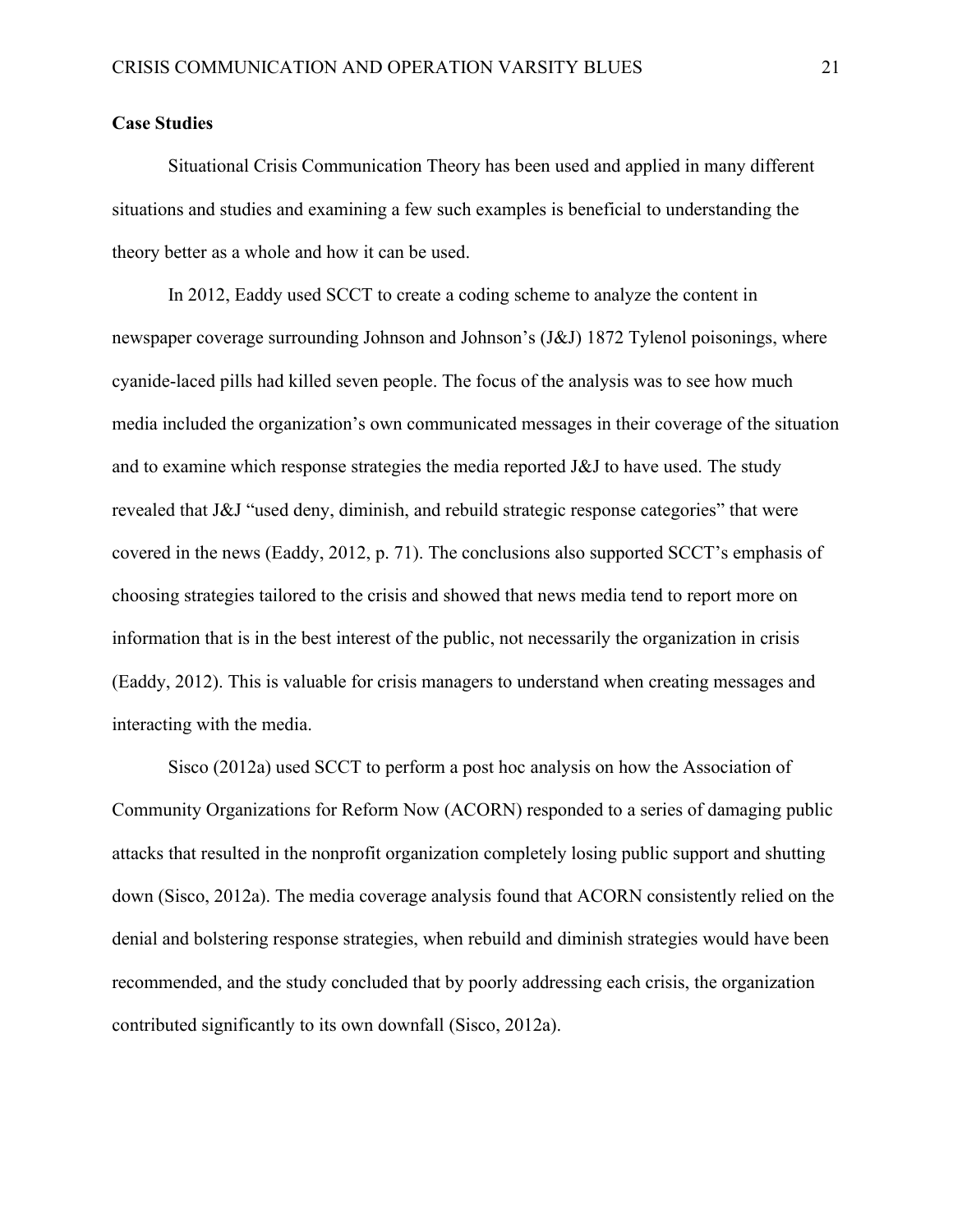In 2011, Supa and Lai used SCCT to create a case study analyzing TJX's personal information leak due to hackers in 2005, specifically studying whether the organization's successful response strategy matched with the strategy SCCT recommends for that particular crisis's level of responsibility. The analysis found that TJX implemented responses from both the diminishing and rebuilding strategy groups, which all lined up with the recommended SCCT strategies for that particular crisis (Supa & Lai, 2011). The conclusions of this case study supported the value of SCCT and its effectiveness in recommending particular strategies based on attributed crisis responsibility.

## **Method**

For this study, a qualitative content analysis was conducted on the press releases from each of the universities surrounding the college admissions scandal. Qualitative content analysis allows a researcher to study data "presented in words and themes which makes it possible to draw some interpretation of the results" (Bengtsson, 2016, p. 10). Therefore, to study messages and investigate how crisis communication response strategies were used by the eight universities during the admissions scandal, a qualitative content analysis was chosen.

This study intended to discover themes in the responses the universities regarding the admissions scandal and to specifically identify which, if any, crisis response strategies from Image Repair Theory and Situational Crisis Communication Theory the universities used in their responses.

This analysis examined all relevant press releases from each university. To gather the content to be analyzed, each university's website was searched, both through their press room and athletics webpage, for the key terms "admissions investigation," "university admissions investigation," and "college admissions investigation." From there, any results not related to the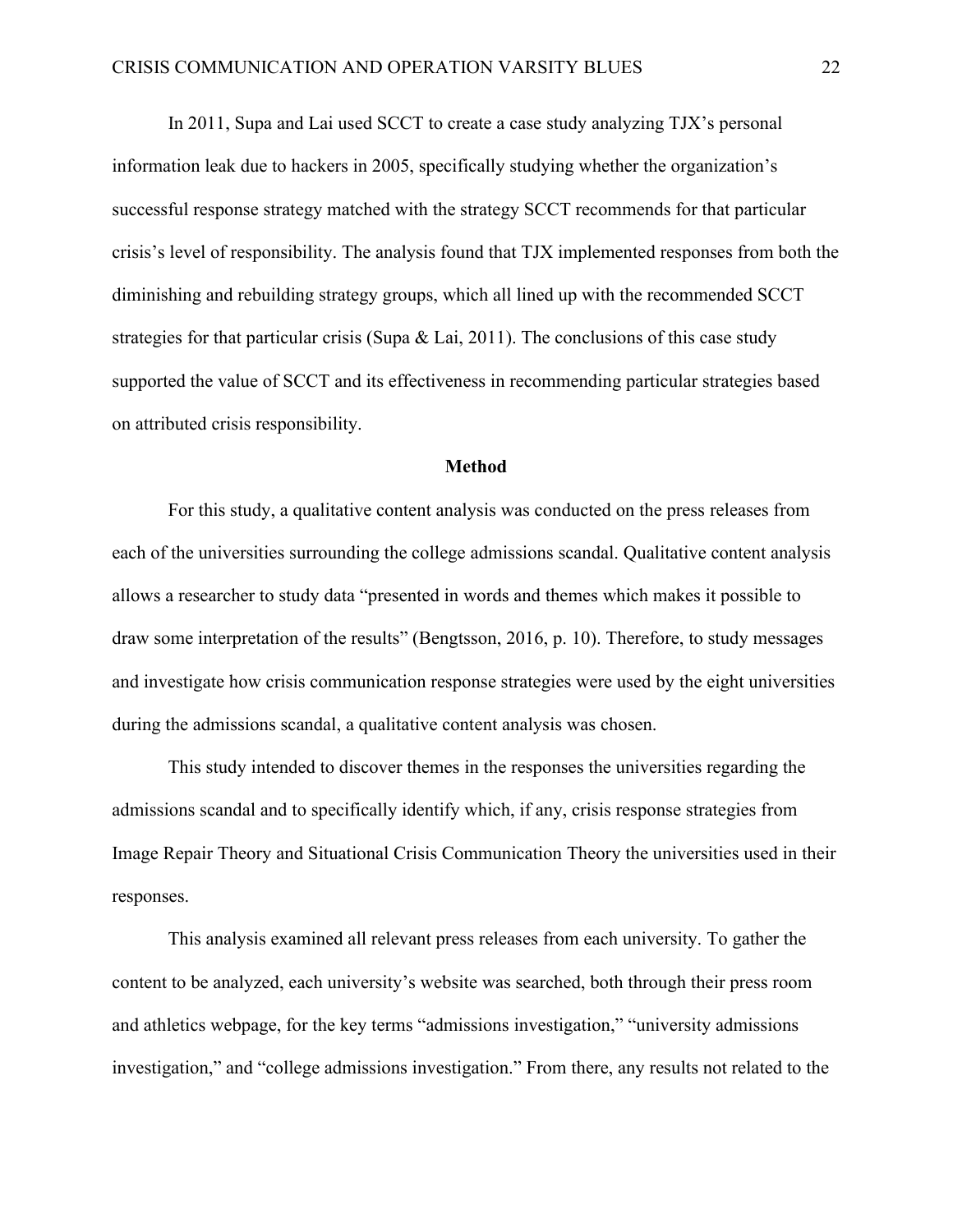2019 college admissions scandal were omitted and repeats were eliminated, leaving 31 relevant press releases to examine.

As a qualitative study, the content analysis involved the researcher analyzing the latent data of each press release and coding them based on the ideas within them, in a similar method to Eaddy's analysis when studying Johnson and Johnson's 1982 recall (Eadddy, 2012). To find common themes in messaging among the press releases, each article was coded by paragraph to note the emphasized points of each and draw attention to patterns. Repeated messages, especially exact terms, were used to identify major themes among the press releases between the different universities. Then, to analyze the releases for crisis strategy applications, each paragraph was also examined again for indications of crisis response strategies – separately for Image Repair Theory and Situational Crisis Communication Theory - and using the list provided from each theory and their individual descriptions.

#### **Results**

After examining the press releases and coding each paragraph, the universities' usage of different repeated messages, points of emphasis, and strategies revealed several significant patterns and themes.

# **General Themes**

Several key messages appeared frequently throughout the eight universities press releases, including statements about protecting the integrity of their system, reviewing and improving their admissions processes, and keeping individuals accountable.

# *Victimage*

Many press releases expressed the universities' surprise, disappointment, anger, or sadness at what the investigation had exposed and how deception and fraud could possibly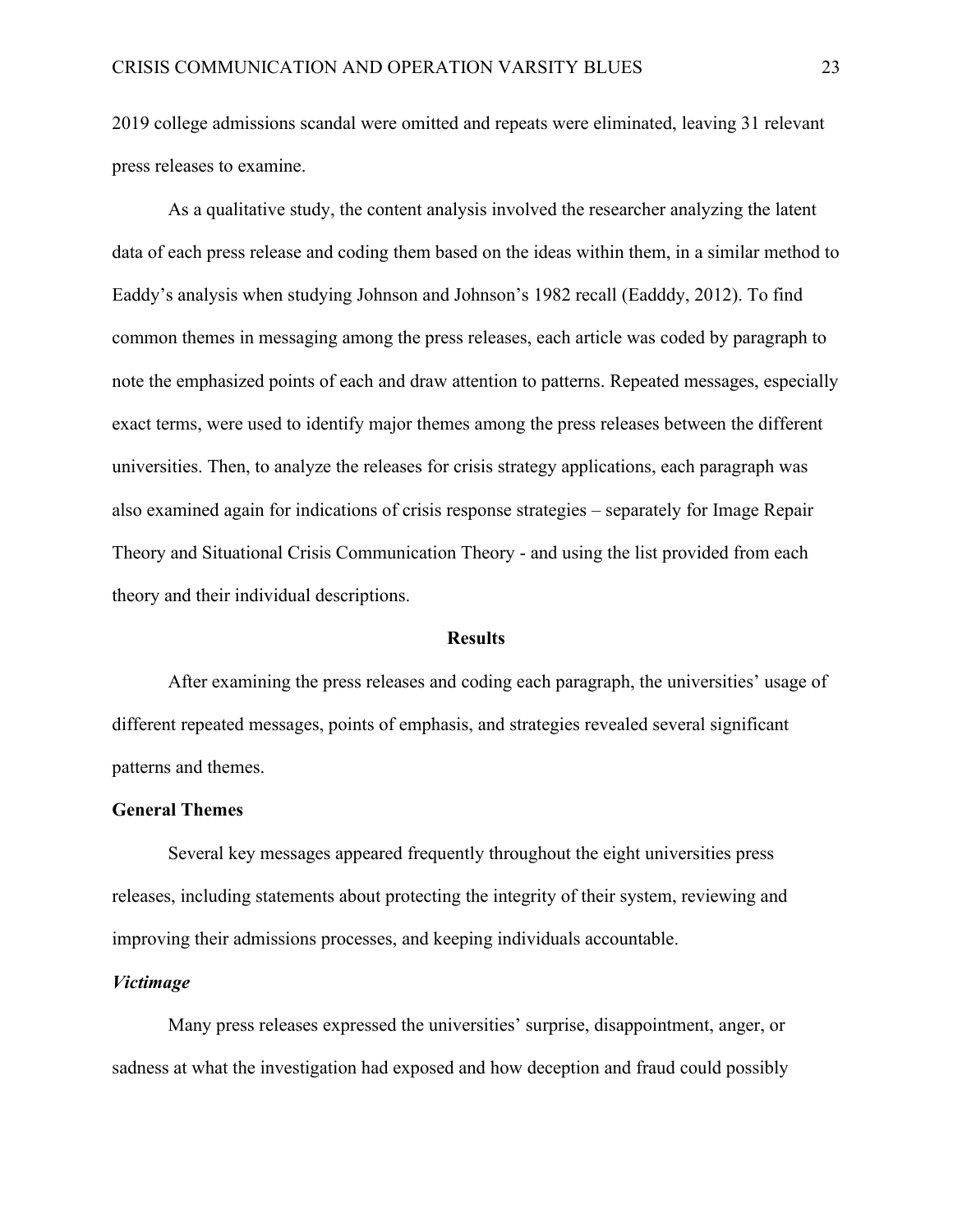happen. Each also stated how the actions of the criminally accused, including the individuals at each of their own universities, were horribly against the ethical codes, values, and standards of their university and the admissions process. A common message was restating the value of honesty and excellence in the university and their commitment to protecting and upholding it.

#### *Sharing Action Steps*

Each university also assured the public they were cooperating with the federal investigation and went further to explain how they were also taking initiative to review and make changes for the future. First, any university that had a student, coach or staff member involved in the scandal was quick to explain their course of discipline regarding those individuals, to show justice had been served. Then, they discussed their current steps. Each university discussed what they were doing above and beyond cooperating with the federal investigation. While most were voluntarily having an internal review of their system to look for weaknesses and areas for improvement, the rest had an outside party do the review for them. They all explained how far into the review they were, and the steps that they were already planning to take based off of the results they had so far. Through the releases, they all promised to keep diligently searching for any other corruption left behind by "Operation Varsity Blues" and for ways to prevent a recurrence of a similar scandal. Each one also promised to take further actions to improve and change their admissions or accountability processes as they discovered need.

#### *Thanking Stakeholders*

Another theme throughout the press releases was expressing gratitude to the public and/or university members for their patience during the investigation and their loyalty to fairness and truth. This one varied more than other themes on how it was expressed but was nonetheless still present in many of the messages.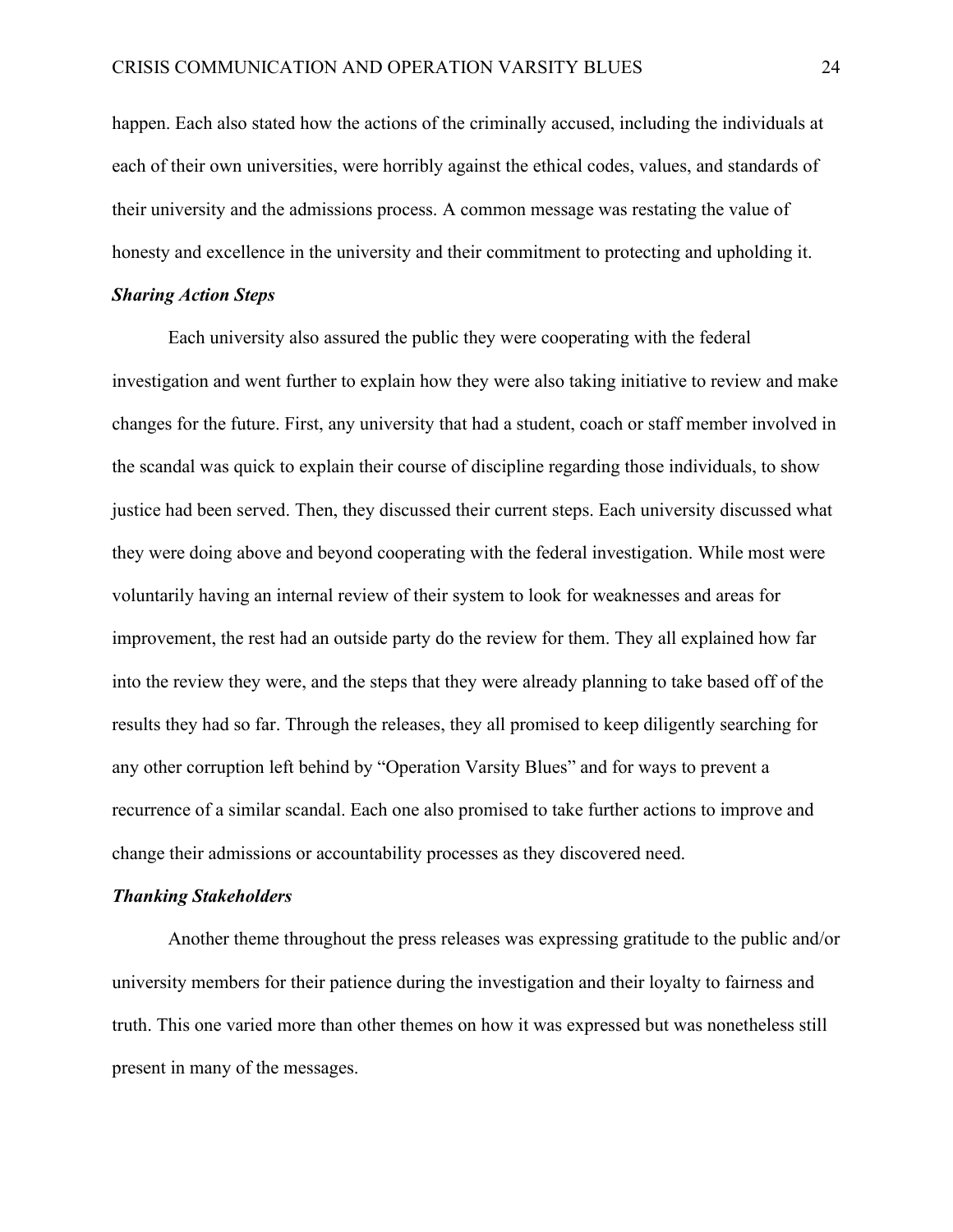## **Discussion**

It was clear from the themes and response strategies used that related to both theories that all the universities used messaging and strategies that would allow them to take the least amount of responsibility for the admissions scandal. Under both Image Repair Theory and SCCT, the universities used denial strategies frequently, and the themes showed that the universities communicated themselves to be victims of the situation and just as upset about the scandal as the rest of the public.

## **Themes**

What was also apparent from the results was each of the universities' efforts to correct the problem and prevent it from happening again. The universities each discussed what next steps they were taking to review their admissions processes and make changes to add more accountability in their system and ensure no one else is able to cheat their way into the university. This second component of their communication strategy shows that, while the universities all considered themselves victims of the academic scandal being investigated, they were choosing to take full responsibility for making sure the problem was fully resolved and prevented from happening again. This combination of strategies was the universities' attempt to regain their stakeholders' confidence by reassuring the public that, while they were not responsible for the admissions scandal, they would take thorough steps to ensure it never happened again.

# **Image Repair Theory Strategies**

The universities incorporated segments from several different groups of strategies from Image Repair Theory in each of their press releases. Denial, stating their innocence or claiming someone else is guilty instead, was one of the most frequently used strategies, used by all of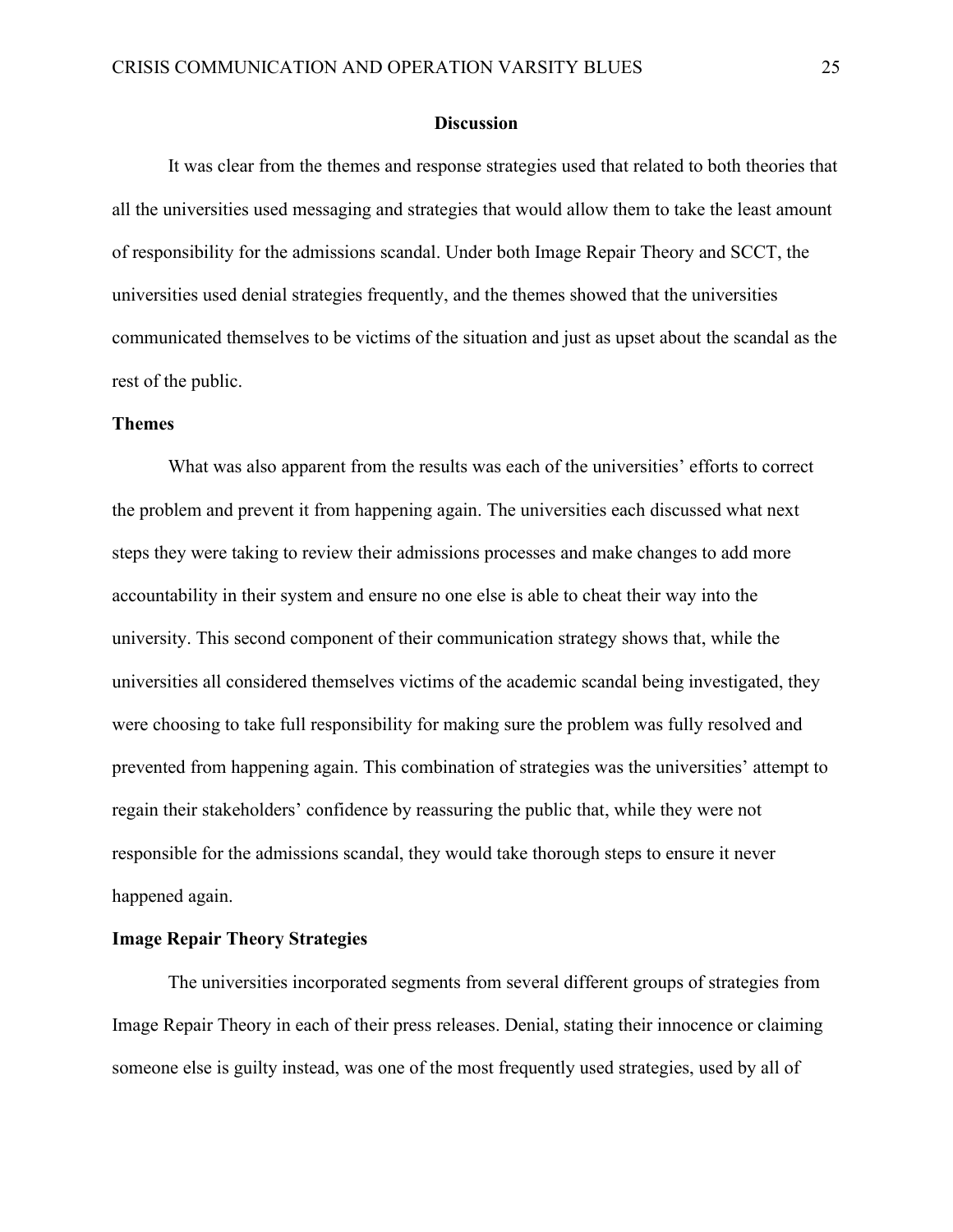them. For example, this was used every time they explained that they were not responsible for the scandal and that the individuals accused of cheating were the only ones at fault.

Corrective action was also a frequently used strategy across all the universities. Any explanations sharing each university's plans to solve or prevent admissions problems in the future was considered corrective action and created the most used and discussed primary strategy in the press releases.

Considered more of a secondary strategy, "bolstering," or stressing the good traits of the university, was a very consist practice for all eight universities throughout their press releases. Each explanation of their admissions standards, ethical values, and quick responses to the crisis all contributed to this category of response strategies.

## **Situational Crisis Communication Theory Strategies**

Of the 10 SCCT strategies, six were used at least once during the press releases, but a select few were applied across the board, by all eight universities.

Of the deny cluster strategies, both "denial" and "scapegoat" were used. This included all the universities' statements about the broad scope of the admissions scandal and accompanying investigation being completely unassociated with them. Clarifying that only one or two staff or students had committed crimes and that the university was completely innocent was a frequent message and use of denial strategies.

Under diminish crisis response strategies, only "excuse" was used – and even then, only lightly. When the university claimed they simply had no knowledge that the cheating was going on, was a less frequent strategy in the messages, but still present.

For secondary bolstering strategies, which are meant to supplement the primary strategies like deny and diminish, several were used. The "reminder" strategy was used wherever a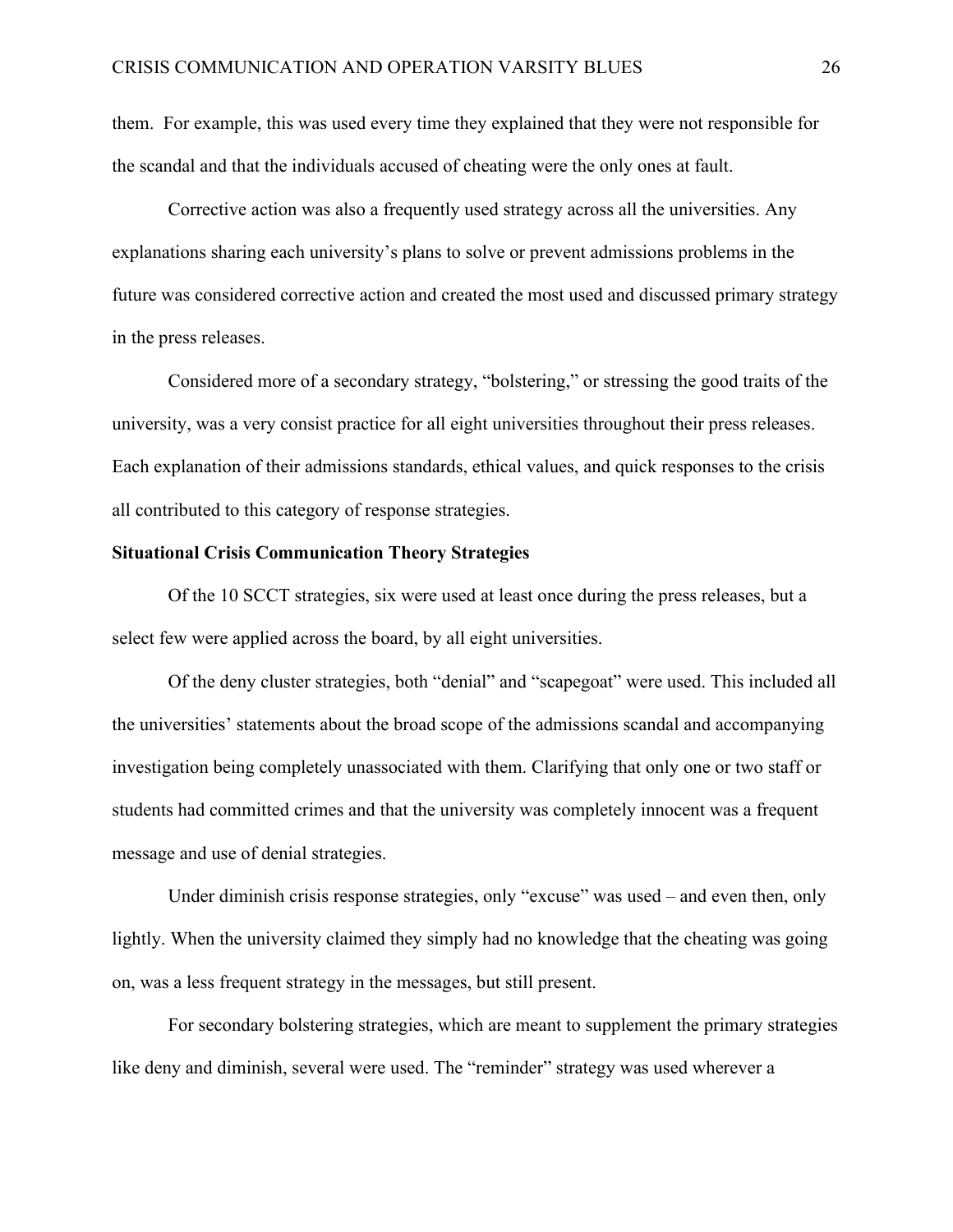university decided to remind the public of their standards and the good they do; for example, this included references to the general fairness of their admissions process and their financial aid opportunities. "Ingratiation" was used occasionally when the universities thanked their students, staff, and community for their patience and continued support for them during the investigation. Finally, "victimage" occurred frequently, wherever a university communicated that they were attacked by the fraud of the situation, or where they specified that they were considered by the investigators to be victims in the scandal.

## **Limitations**

This study was constrained by the availability of material the universities allowed to remain online over a year after the crisis had passed, which means that some of the initial university responses are no longer accessible and could not be analyzed.

Additionally, by limiting the analysis to only press releases, this study did not examine any additional response nuances that came from the universities through social media, videos, or their interactions with the news media. There is room for more research both in examining these communications and in studying how well university response messages were translated into outside media.

Another valuable study would be to compare how the universities responded to "Operation Varsity Blues" and the strategies they used in their responses for a different crisis, such as the COVID-19 Pandemic.

# **Conclusion**

In using Benoit's Image Repair Theory (1997) and Coomb's Situational Crisis Communication Theory (2007) to perform a qualitative content analysis on the university press releases surrounding Operation Varsity Blues, all eight universities used several specific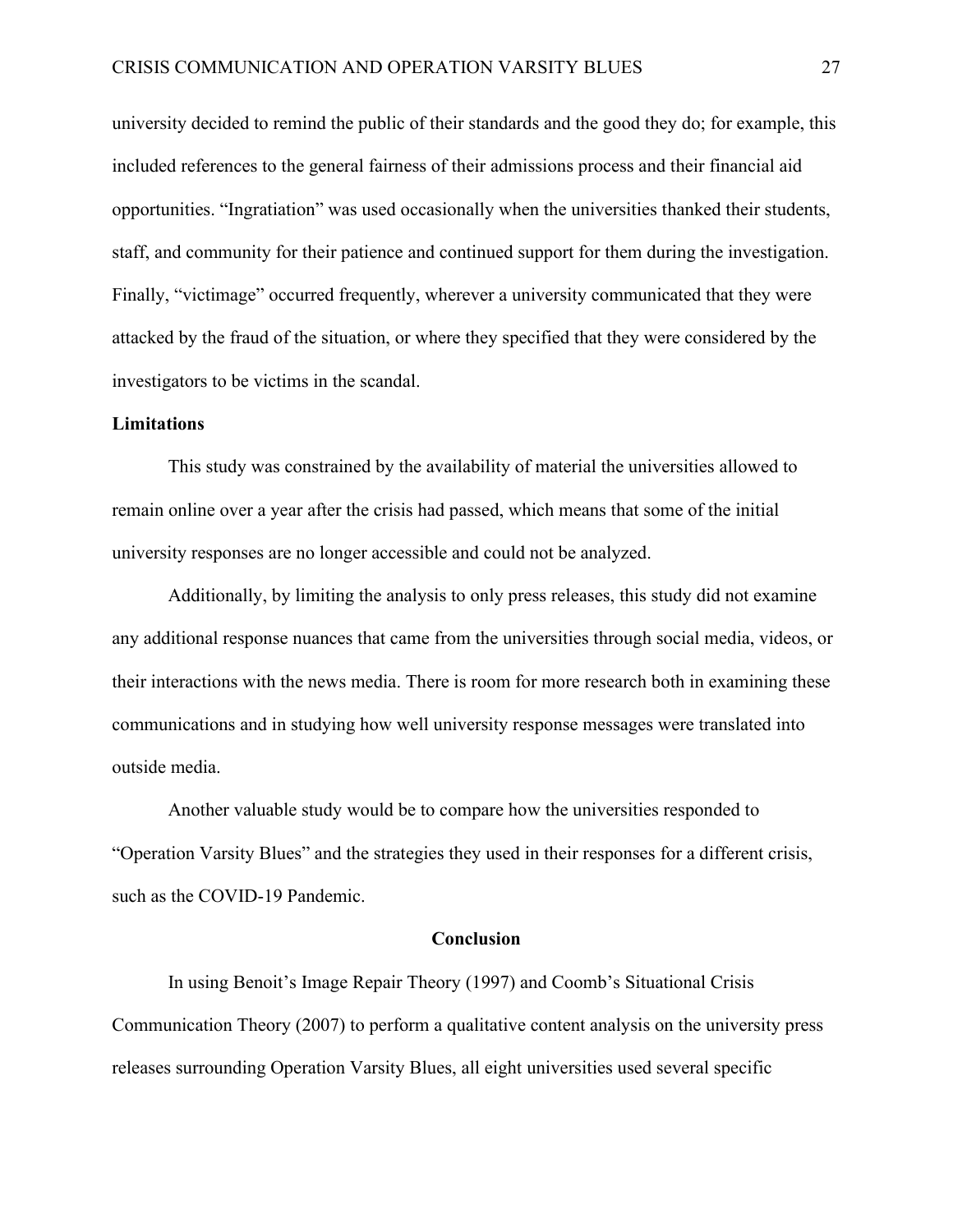strategies from the theories to both communicate their innocence in the scandal and their determination to prevent the situation from happening again. This study also shows the value in using trusted theories to examine modern crises and analyze the responses for strategies. While examining the effectiveness of the strategies used was undeterminable based on the current study, simply understanding which strategies were applied is valuable in understanding how these theories are used in real crises and how their strategies can be applied.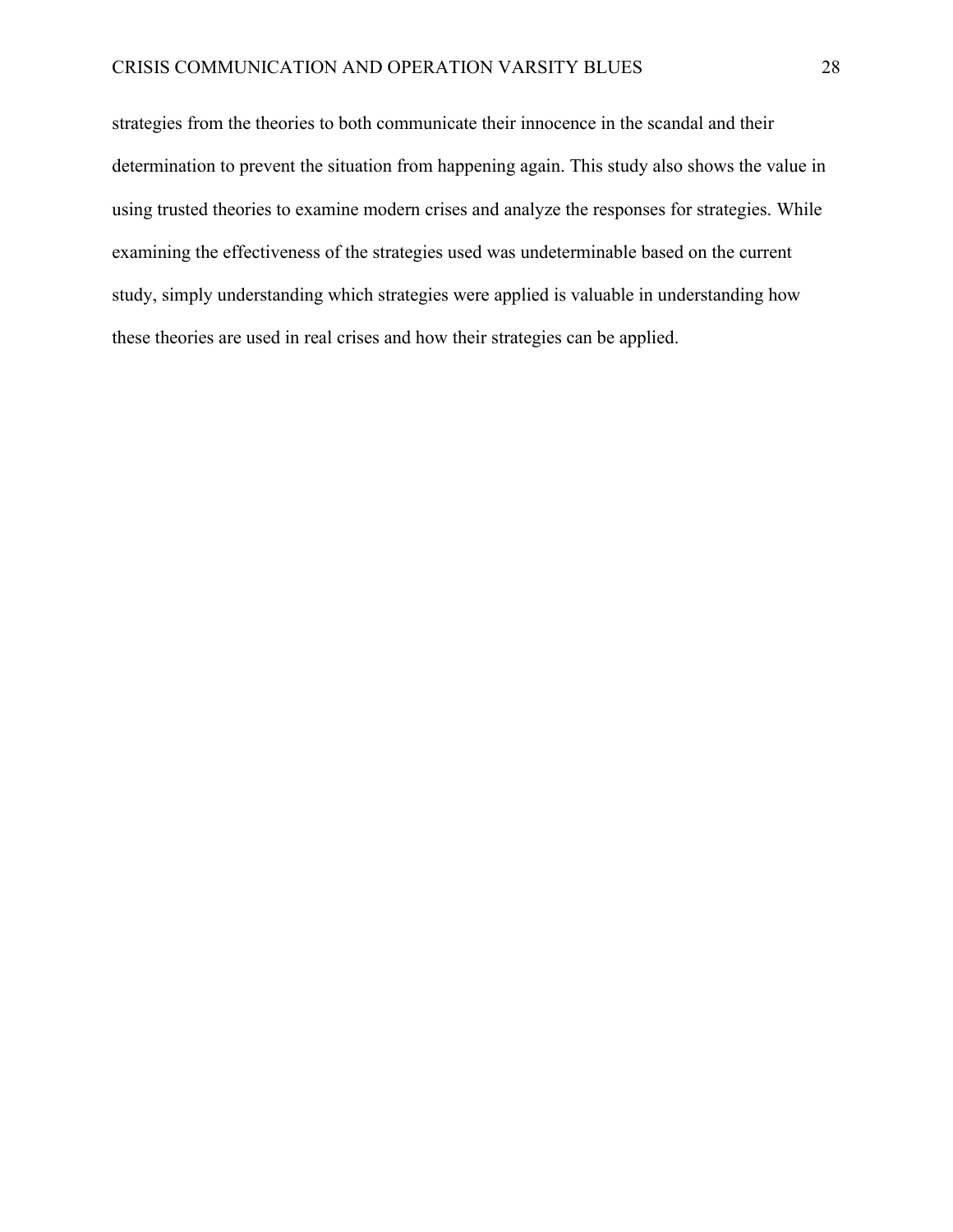## **References**

- Bengtsson, M. (2016). How to plan and perform a qualitative study using content analysis. *NursingPlus Open, 2*, 8–14. https://doi.org/10.1016/j.npls.2016.01.001
- Benoit, W. (1997). Image repair discourse and crisis communication. *Public Relations Review*, *23*(2), 177–186. https://doi.org/10.1016/S0363-8111(97)90023-0
- Benoit, W., & Czerwinski, A. (1997). A critical analysis of USAir's image repair discourse. *Business Communication Quarterly*, *60*(3), 38-57.
- Burns, J. P., & Bruner, M. S. (2000). Revisiting the theory of image restoration strategies. *Communication Quarterly*, *48*(1), 27–39.
- Coombs, W. (2007). Protecting organization reputations during a crisis: The development and application of situational crisis communication theory. *Corporate Reputation Review, 10*(3*)*, 163–176. https://doi.org/10.1057/palgrave.crr.1550049
- Coombs, W. & Holladay, S. J. (2010). *The handbook of crisis communication*. Wiley-Blackwell a John Wiley & Sons, Ltd., Publication. https://doi.org/10.1002/9781444314885
- Coombs, W., & Schmidt, L. (2009). An empirical analysis of Image Restoration: Texaco's racism crisis. ,*Journal of Public Relations Research*, *12*(2), 163- 178, https://doi.org/10.1207/S1532754XJPRR1202\_2
- Craig, Ryan. (2019, November 22). Mindblowing hypocrisy of elite college admissions. *Forbes*. https://www.forbes.com/sites/ryancraig/2019/11/22/the-mindblowing-hypocrisy-of-elitecollege-admissions/#15590ae566ee
- Eaddy, L. (2012). *Johnson & Johnson's recall debacle* [Master's thesis, University of Central Florida]. STARS. https://stars.library.ucf.edu/etd/2194/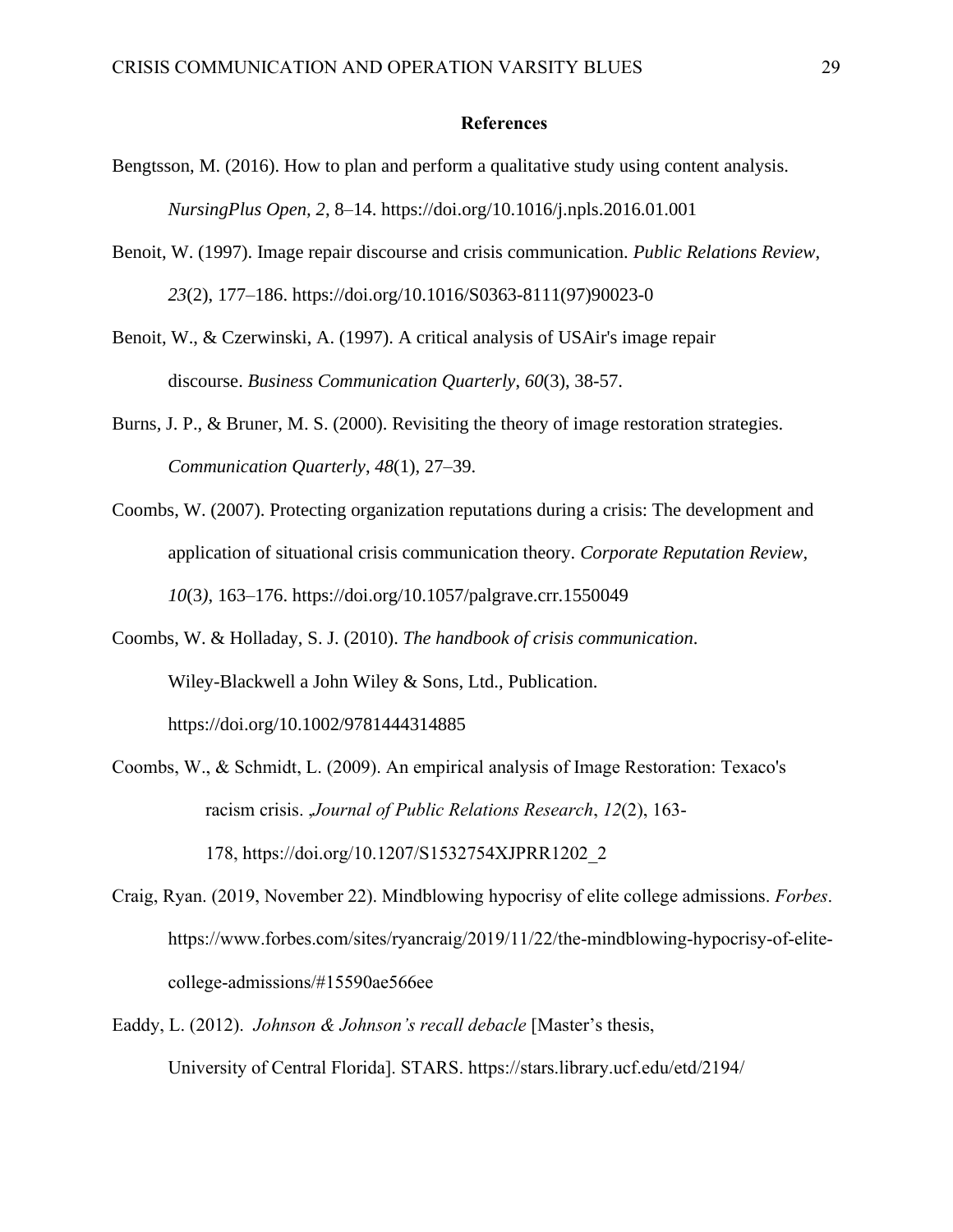- Elsbach, K. D. (1997). Accounts, excuses, and apologies: A theory of image restoration strategies. *Administrative Science Quarterly*, *42*(3), 584–586. https://doi.org/10.2307/2393739
- Friedman, Z. (2019, March 21). 30 fast facts about the college admissions scandal. https://www.forbes.com/sites/zackfriedman/2019/03/18/30-facts-college-admissionsscandal/#48918b4912a0
- Holtzhausen, D., & Roberts, G. (2009). An investigation into the role of Image Repair Theory in strategic conflict management. *Journal of Public Relations Research*, *21*, 165-186. https://doi.org/10.1080/10627260802557431
- Korn, M. (2019, March). On campus, the fallout from the college admissions scandal--2<sup>nd</sup> update. *Dow Jones Institutional News.* http://ezproxy.liberty.edu/login?qurl=https%3A%2F%2Fwww.proquest.com%2Fwirefeeds%2Fon-campus-fallout-college-admissions-scandal-2nd%2Fdocview%2F2193208846%2Fse-2%3Faccountid%3D12085
- Lorin, J. (2019). U.S. colleges step up admissions spot checks after scandal. *Bloomberg.Com*.
- Sisco, H. F. (2012a). The ACORN story: An analysis of crisis response strategies in a nonprofit organization. *Public Relations Review*, *38*(1), 89–96. https://doi.org/10.1016/j.pubrev.2011.11.001
- Sisco, H. F. (2012b). Nonprofit in crisis: An examination of the applicability of situational crisis communication theory. *Journal of Public Relations Research*, *24*(1), 1–17. https://doi.org/10.1080/1062726X.2011.582207

Smalley, A. (2020). Tighter rules in wake of college admissions scandal. *State Legislatures*,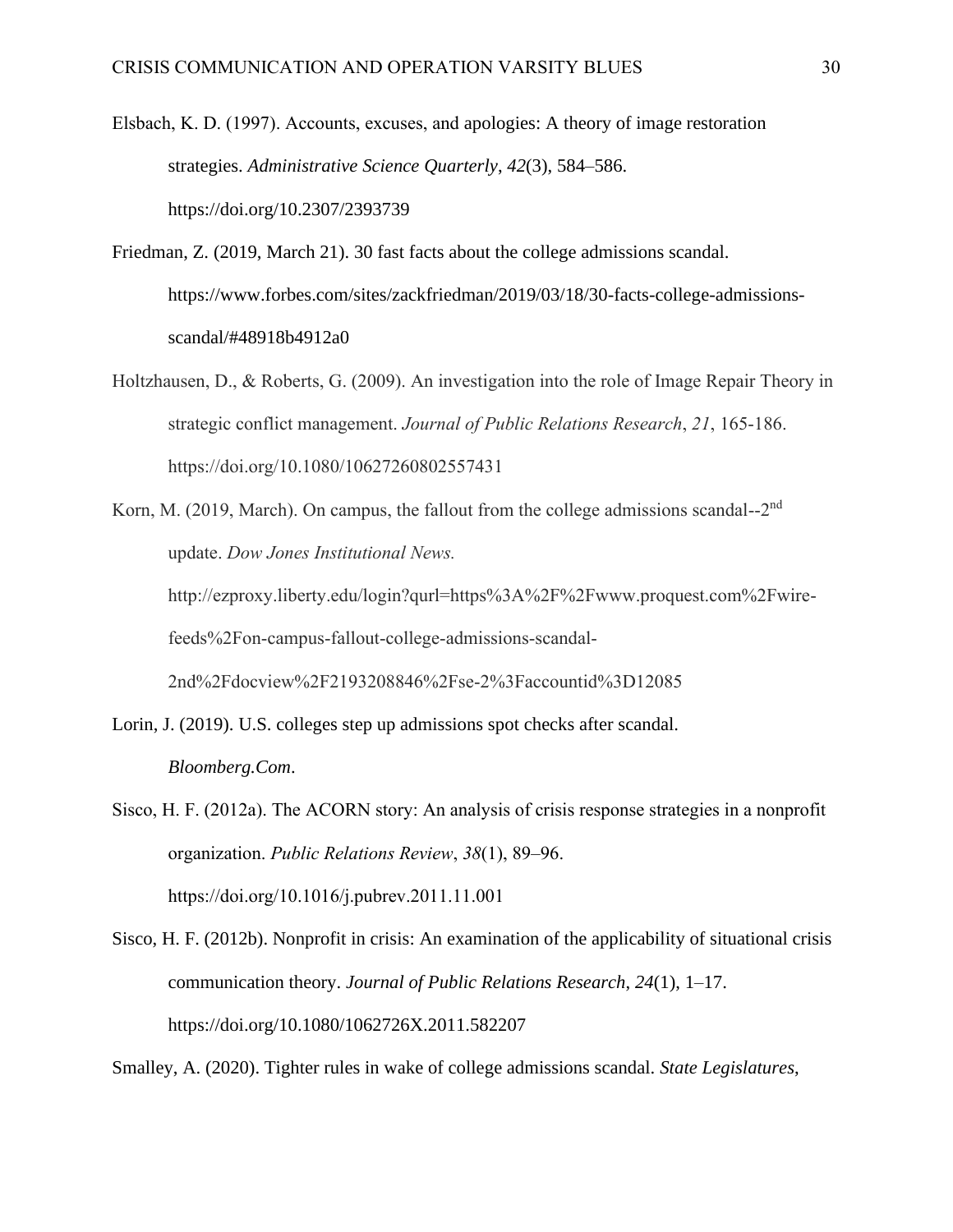*46*(1), 3. https://web.b.ebscohost.com/ehost/pdfviewer/pdfviewer?vid=1&sid=3705b95b-30ef-4392-9a35-2278192aba2c%40pdc-v-sessmgr01

Supa, D. & Lai, Y. (2011). Application of situational crisis communication theory: Case study of TJX-leak of customers' information [Master's thesis, Ball State University]. *Cardinal Scholar*. https://cardinalscholar.bsu.edu/handle/123456789/193368?show=full

United States Attorney's Office. (2019a, March 12). Arrests made in nationwide college admissions scam: Alleged exam cheating & athletic recruitment scheme. https://www.justice.gov/usao-ma/pr/arrests-made-nationwide-college-admissions-scamalleged-exam-cheating-athletic

- United States Attorney's Office. (2019b, October 22). Additional charges filed against university athletic officials and others in college admissions case. https://www.justice.gov/usao-ma/ pr/additional-charges-filed-against-university-athletic-officials-and-others-college
- United States Attorney's Office. (2020, July 29). Investigations of college admissions and testing bribery scheme. https://www.justice.gov/usao-ma/investigations-collegeadmissions-and-testing-bribery-scheme
- Watson, T. (2007). Reputation and ethical behavior in a crisis: Predicting survival. *Journal of Communication Management*, *11*(4), 371–384.

https://doi.org/10.1108/13632540710843959

- Westfall, S. S., Baker, K. C., Carlson, A., Cedenheim, P., Hahn, J. D., Helling, S., & Keating, S. (2019). Operation Varsity Blues: Inside the college admissions scandal. *People*, *91*(14), 44–47.
- Witz, B., Medina, J., & Arango, T. (2019). Scandal again rocks a college trying to gain status as